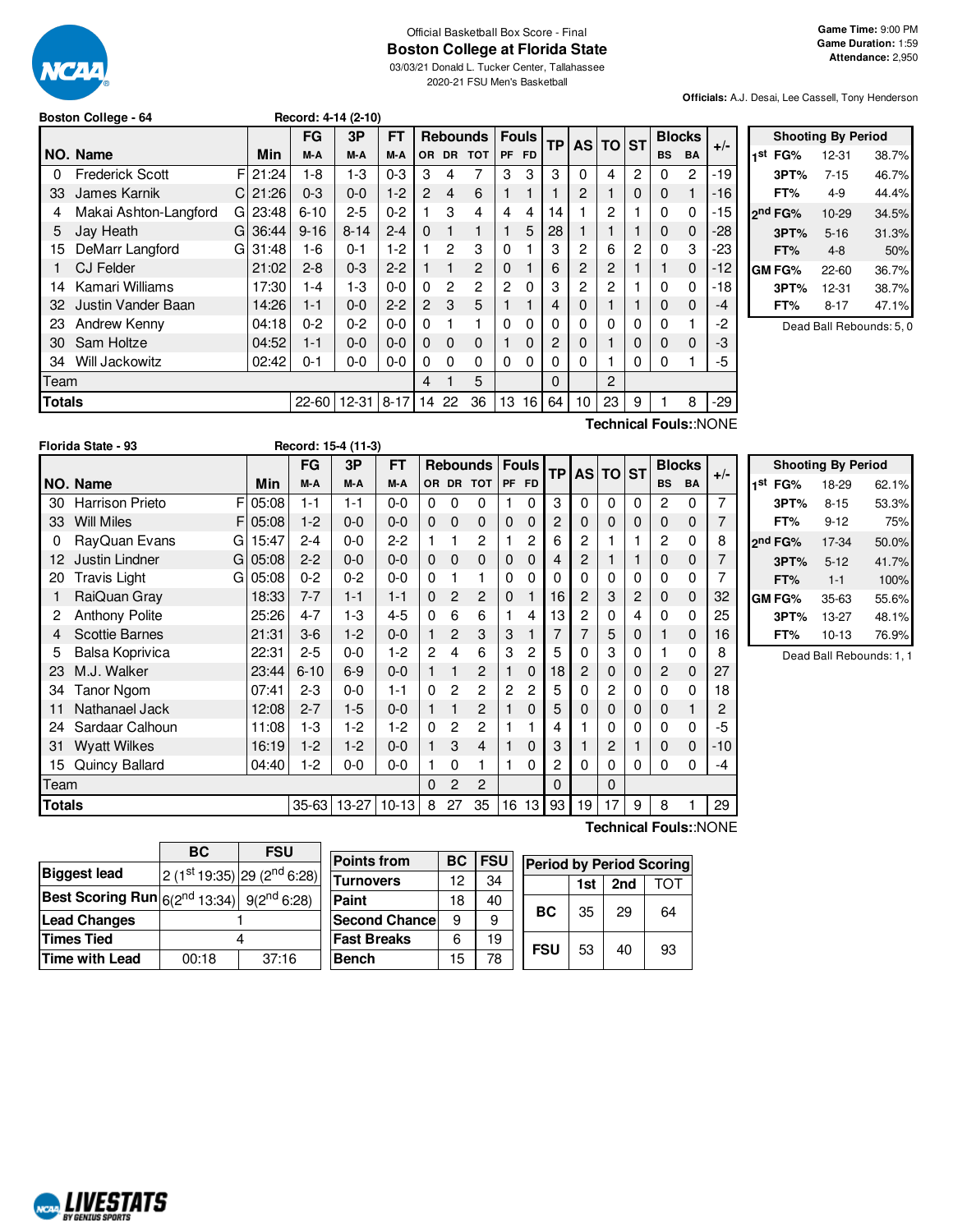

## Official Basketball Play by Play - First Half

**Boston College at Florida State**

03/03/21 Donald L. Tucker Center, Tallahassee 2020-21 FSU Men's Basketball

**Officials:** A.J. Desai, Lee Cassell, Tony Henderson

#### **Period 1**

| <b>Quarter Starters:</b> |                                                             |                     |           |                 |                                                                                       |                                                              |
|--------------------------|-------------------------------------------------------------|---------------------|-----------|-----------------|---------------------------------------------------------------------------------------|--------------------------------------------------------------|
| <b>FSU</b>               | 0 Evans R                                                   | 12 Lindner J        |           | 20 Light T      | 30 Prieto H                                                                           | 33 Miles W                                                   |
| ВC                       | 0 Scott F                                                   | 4 Ashton-Langford M |           | 5 Heath J       | 15 Langford D                                                                         | 33 Karnik J                                                  |
| <b>Game Time</b>         | <b>FSU</b>                                                  |                     | Score     | Diff            |                                                                                       | <b>BC</b>                                                    |
| 20:00                    | 30 PRIETO H jumpball lost                                   |                     |           |                 | 33 KARNIK J jumpball won                                                              |                                                              |
| 19:50                    |                                                             |                     |           |                 | 15 LANGFORD D 2pt FG in the paint, layup blocked                                      |                                                              |
| 19:50                    | 30 PRIETO H block (1)                                       |                     |           |                 |                                                                                       |                                                              |
| 19:50                    |                                                             |                     |           |                 | offensive rebound (1)                                                                 |                                                              |
| 19:35                    |                                                             |                     | $0 - 2$   | -2              | 4 ASHTON-LANGFORD M 2pt FG second chance in the paint,<br>floating jump shot made (2) |                                                              |
| 19:23                    | 0 EVANS R 2pt FG in the paint, jump shot missed             |                     |           |                 |                                                                                       |                                                              |
| 19:20                    | 0 EVANS R offensive rebound (1)                             |                     |           |                 |                                                                                       |                                                              |
| 19:17                    | 0 EVANS R 2pt FG second chance in the paint, layup made (2) |                     | $2 - 2$   | 0               |                                                                                       |                                                              |
| 18:44                    |                                                             |                     |           |                 | 15 LANGFORD D turnover (1)                                                            |                                                              |
| 18:31                    | 20 LIGHT T 3pt FG from turnover, jump shot missed           |                     |           |                 |                                                                                       |                                                              |
| 18:28                    |                                                             |                     |           |                 | 0 SCOTT F defensive rebound (1)                                                       |                                                              |
| 18:23                    | 30 PRIETO H foul personal (1 - 1)                           |                     |           |                 | 0 SCOTT F foul drawn (1)                                                              |                                                              |
| 18:15                    |                                                             |                     |           |                 | 15 LANGFORD D 3pt FG, jump shot missed                                                |                                                              |
| 18:10                    |                                                             |                     |           |                 | 33 KARNIK J offensive rebound (1)                                                     |                                                              |
| 18:03                    |                                                             |                     |           |                 |                                                                                       | 33 KARNIK J 2pt FG second chance in the paint, layup blocked |
| 18:03                    | 0 EVANS R block (1)                                         |                     |           |                 |                                                                                       |                                                              |
| 17:59                    | defensive rebound (2)                                       |                     |           |                 |                                                                                       |                                                              |
| 17:57                    | 12 LINDNER J 2pt FG in the paint, layup made (2)            |                     | $4 - 2$   | $\mathbf{2}$    |                                                                                       |                                                              |
| 17:35                    |                                                             |                     |           |                 | 0 SCOTT F 2pt FG in the paint, driving layup missed                                   |                                                              |
| 17:35                    |                                                             |                     |           |                 | offensive rebound (4)                                                                 |                                                              |
| 17:34                    | 0 EVANS R substitution out                                  |                     |           |                 |                                                                                       |                                                              |
| 17:34                    | 12 LINDNER J substitution out                               |                     |           |                 |                                                                                       |                                                              |
| 17:34                    | 20 LIGHT T substitution out                                 |                     |           |                 |                                                                                       |                                                              |
| 17:34                    | 30 PRIETO H substitution out                                |                     |           |                 |                                                                                       |                                                              |
| 17:34                    | 33 MILES W substitution out                                 |                     |           |                 |                                                                                       |                                                              |
| 17:34                    | 1 GRAY R substitution in                                    |                     |           |                 |                                                                                       |                                                              |
| 17:34                    | 2 POLITE A substitution in                                  |                     |           |                 |                                                                                       |                                                              |
| 17:34                    | 4 BARNES S substitution in                                  |                     |           |                 |                                                                                       |                                                              |
| 17:34                    | 5 KOPRIVICA B substitution in                               |                     |           |                 |                                                                                       |                                                              |
| 17:34                    | 23 WALKER M substitution in                                 |                     |           |                 |                                                                                       |                                                              |
| 17:34                    |                                                             |                     |           |                 | 4 ASHTON-LANGFORD M turnover bad pass (1)                                             |                                                              |
| 17:22                    | 23 WALKER M 3pt FG from turnover, jump shot made (3)        |                     | $7 - 2$   | $5\phantom{.0}$ |                                                                                       |                                                              |
| 17:22                    | 4 BARNES S assist (1)                                       |                     |           |                 |                                                                                       |                                                              |
| 16:54                    |                                                             |                     | $7 - 5$   | $\overline{2}$  | 5 HEATH J 3pt FG, jump shot made (3)                                                  |                                                              |
| 16:54                    |                                                             |                     |           |                 | 33 KARNIK J assist (1)                                                                |                                                              |
| 16:50                    | 4 BARNES S turnover bad pass (1)                            |                     |           |                 |                                                                                       |                                                              |
| 16:20                    |                                                             |                     | 7-7       | 0               | 5 HEATH J 2pt FG from turnover in the paint, driving layup<br>made $(5)$              |                                                              |
| 16:14                    | 2 POLITE A 3pt FG, jump shot made (3)                       |                     | $10-7$    | $\mathbf{3}$    |                                                                                       |                                                              |
| 16:14                    | 23 WALKER M assist (1)                                      |                     |           |                 |                                                                                       |                                                              |
| 15:58                    |                                                             |                     | $10-10$   | 0               | 4 ASHTON-LANGFORD M 3pt FG, jump shot made (5)                                        |                                                              |
| 15:58                    |                                                             |                     |           |                 | 15 LANGFORD D assist (1)                                                              |                                                              |
| 15:38                    | 23 WALKER M 3pt FG, jump shot made (6)                      |                     | $13 - 10$ | $\mathbf{3}$    |                                                                                       |                                                              |
|                          |                                                             |                     |           |                 |                                                                                       |                                                              |

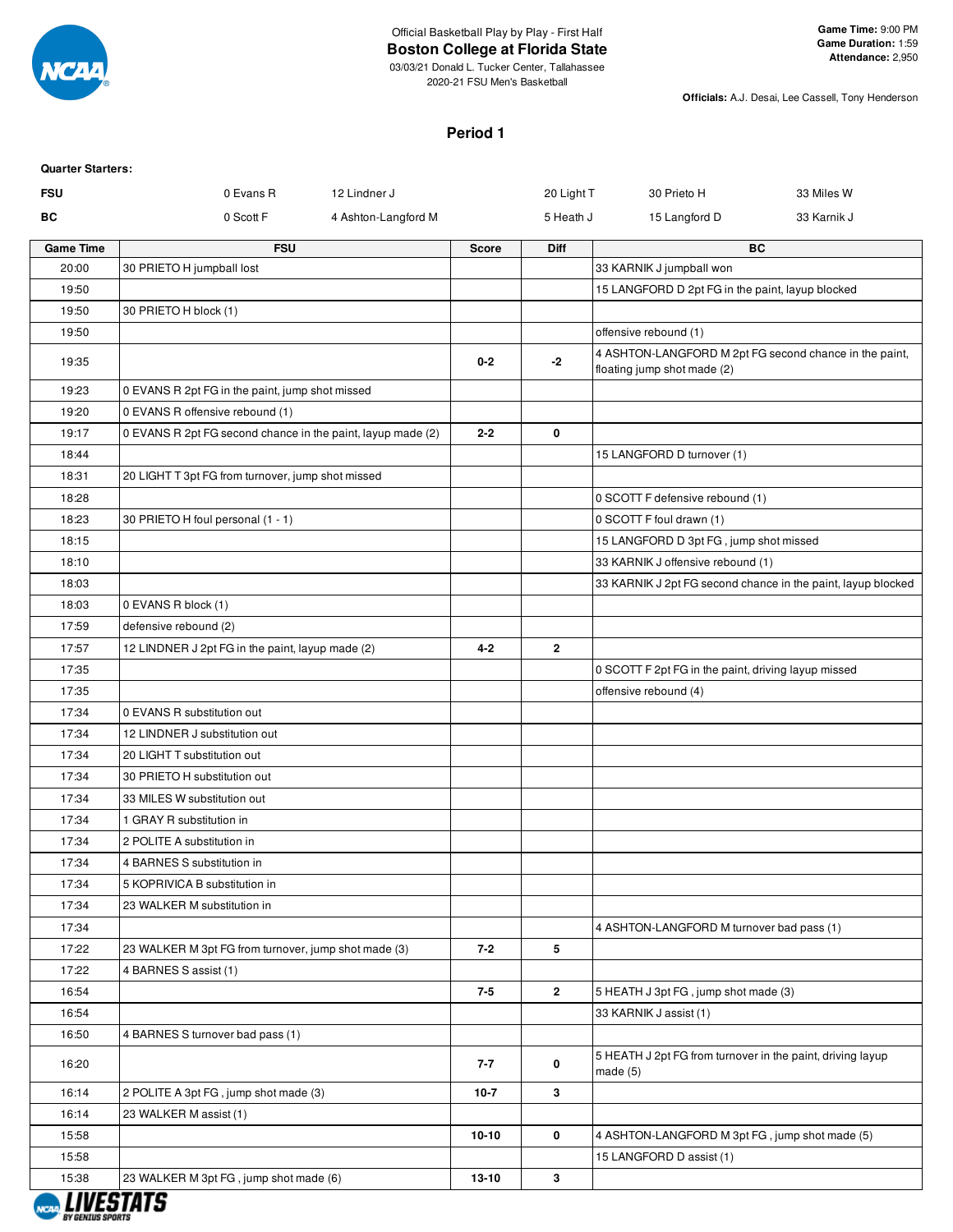

**Game Time:** 9:00 PM **Game Duration:** 1:59 **Attendance:** 2,950

03/03/21 Donald L. Tucker Center, Tallahassee 2020-21 FSU Men's Basketball

| <b>Game Time</b> | <b>FSU</b>                                               | <b>Score</b>  | Diff | BC                                                                    |
|------------------|----------------------------------------------------------|---------------|------|-----------------------------------------------------------------------|
| 15:38            | 4 BARNES S assist (2)                                    |               |      |                                                                       |
| 15:23            |                                                          |               |      | 4 ASHTON-LANGFORD M 2pt FG in the paint, driving layup<br>missed      |
| 15:21            | 4 BARNES S defensive rebound (1)                         |               |      |                                                                       |
| 15:16            | 2 POLITE A 3pt FG, jump shot missed                      |               |      |                                                                       |
| 15:12            |                                                          |               |      | 4 ASHTON-LANGFORD M defensive rebound (1)                             |
| 15:07            |                                                          |               |      | 15 LANGFORD D 2pt FG in the paint, driving layup blocked              |
| 15:07            | 23 WALKER M block (1)                                    |               |      |                                                                       |
| 15:03            | 23 WALKER M defensive rebound (1)                        |               |      |                                                                       |
| 14:56            | 4 BARNES S turnover bad pass (2)                         |               |      | 5 HEATH J steal (1)                                                   |
| 14:44            |                                                          | $13 - 13$     | 0    | 0 SCOTT F 3pt FG from turnover, jump shot made (3)                    |
| 14:44            |                                                          |               |      | 33 KARNIK J assist (2)                                                |
| 14:29            | 23 WALKER M 3pt FG, jump shot made (9)                   | 16-13         | 3    |                                                                       |
| 14:29            | 4 BARNES S assist (3)                                    |               |      |                                                                       |
| 14:03            |                                                          |               |      | 5 HEATH J 3pt FG, jump shot missed                                    |
| 14:00            | 2 POLITE A defensive rebound (1)                         |               |      |                                                                       |
| 13:39            | 2 POLITE A foul drawn (1)                                |               |      | 4 ASHTON-LANGFORD M foul shooting (1 - 1)                             |
| 13:39            |                                                          | Timeout media |      |                                                                       |
| 13:39            | 4 BARNES S substitution out                              |               |      |                                                                       |
| 13:39            | 0 EVANS R substitution in                                |               |      |                                                                       |
| 13:39            | 5 KOPRIVICA B substitution out                           |               |      |                                                                       |
| 13:39            | 34 NGOM T substitution in                                |               |      |                                                                       |
| 13:39            |                                                          |               |      | 0 SCOTT F substitution out                                            |
| 13:39            |                                                          |               |      | 4 ASHTON-LANGFORD M substitution out                                  |
| 13:39            |                                                          |               |      | 33 KARNIK J substitution out                                          |
| 13:39            |                                                          |               |      | 1 FELDER C substitution in                                            |
| 13:39            |                                                          |               |      | 14 WILLIAMS K substitution in                                         |
| 13:39            |                                                          |               |      | 32 VANDER BAAN J substitution in                                      |
| 13:39            | 2 POLITE A free throw 1 - 2 missed                       |               |      |                                                                       |
| 13:39            | offensive dead ball rebound (1)                          |               |      |                                                                       |
| 13:39            | 2 POLITE A free throw 2 - 2 made (4)                     | 17-13         | 4    |                                                                       |
| 13:15            |                                                          | $17 - 16$     | 1.   | 5 HEATH J 3pt FG, step back jump shot made (8)                        |
| 12:57            | 0 EVANS R 2pt FG in the paint, driving layup made (4)    | 19-16         | 3    |                                                                       |
| 12:57            | 2 POLITE A assist (1)                                    |               |      |                                                                       |
|                  |                                                          |               |      |                                                                       |
| 12:22<br>12:22   | 2 POLITE A substitution out                              |               |      | turnover shot clock (3)                                               |
| 12:22            | 23 WALKER M substitution out                             |               |      |                                                                       |
| 12:22            | 11 JACK N substitution in                                |               |      |                                                                       |
| 12:22            | 24 CALHOUN S substitution in                             |               |      |                                                                       |
|                  |                                                          |               |      |                                                                       |
| 12:22<br>12:22   |                                                          |               |      | 15 LANGFORD D substitution out<br>4 ASHTON-LANGFORD M substitution in |
| 12:12            | 24 CALHOUN S 3pt FG from turnover, jump shot made (3)    | 22-16         | 6    |                                                                       |
| 11:36            |                                                          |               |      | 5 HEATH J 3pt FG, jump shot missed                                    |
| 11:34            | 1 GRAY R defensive rebound (1)                           |               |      |                                                                       |
| 11:31            | 34 NGOM T 2pt FG fast break in the paint, layup made (2) |               | 8    |                                                                       |
|                  |                                                          | 24-16         |      |                                                                       |
| 11:31<br>11:31   | 1 GRAY R assist (1)<br>34 NGOM T foul drawn (1)          |               |      | 32 VANDER BAAN J foul shooting (1 - 2)                                |
|                  |                                                          | Timeout media |      |                                                                       |
| 11:31            |                                                          |               |      |                                                                       |
| 11:31            | 0 EVANS R substitution out                               |               |      |                                                                       |

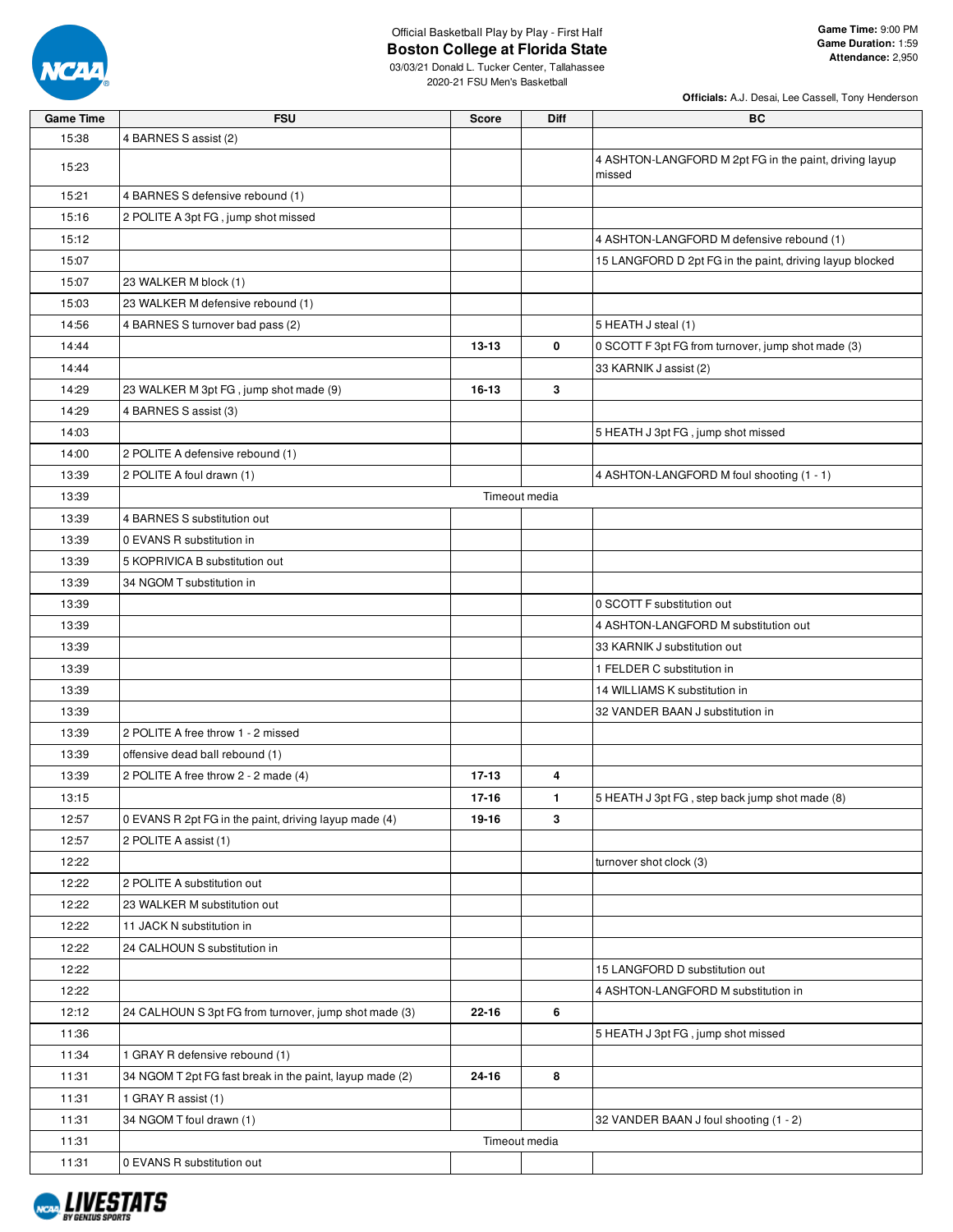

09:18 | 5 KOPRIVICA B 09:18 24 CALHOUN S

09:03 0 EVANS R substitution out 09:03 5 KOPRIVICA B substitution out 09:03 | 11 JACK N substitution out 09:03 24 CALHOUN S substitution out 09:03 31 WILKES W substitution out

#### Official Basketball Play by Play - First Half **Boston College at Florida State**

**Officials:** A.J. Desai, Lee Cassell, Tony Henderson

03/03/21 Donald L. Tucker Center, Tallahassee 2020-21 FSU Men's Basketball

**Game Time FSU Score Diff BC**

| 11:31 | 1 GRAY R substitution out                                  |           |                |                                                                                  |
|-------|------------------------------------------------------------|-----------|----------------|----------------------------------------------------------------------------------|
| 11:31 | 4 BARNES S substitution in                                 |           |                |                                                                                  |
| 11:31 | 31 WILKES W substitution in                                |           |                |                                                                                  |
| 11:31 | 34 NGOM T free throw fast break 1 - 1 made (3)             | $25 - 16$ | 9              |                                                                                  |
| 11:31 | 34 NGOM T substitution out                                 |           |                |                                                                                  |
| 11:31 | 5 KOPRIVICA B substitution in                              |           |                |                                                                                  |
| 11:13 |                                                            |           |                | 1 FELDER C 2pt FG in the paint, layup missed                                     |
| 11:09 |                                                            |           |                | 32 VANDER BAAN J offensive rebound (1)                                           |
| 11:03 |                                                            |           |                | 1 FELDER C turnover lost ball (1)                                                |
| 10:58 | 11 JACK N 2pt FG from turnover in the paint, layup blocked |           |                |                                                                                  |
| 10:58 |                                                            |           |                | 1 FELDER C block (1)                                                             |
| 10:55 |                                                            |           |                | 14 WILLIAMS K defensive rebound (1)                                              |
| 10:51 |                                                            |           |                | 1 FELDER C 2pt FG in the paint, layup missed                                     |
| 10:49 | 31 WILKES W defensive rebound (1)                          |           |                |                                                                                  |
| 10:46 | 5 KOPRIVICA B foul offensive (1 - 2)                       |           |                | 4 ASHTON-LANGFORD M foul drawn (1)                                               |
| 10:46 | 5 KOPRIVICA B turnover offensive (1)                       |           |                |                                                                                  |
| 10:46 | 4 BARNES S substitution out                                |           |                |                                                                                  |
| 10:46 | 0 EVANS R substitution in                                  |           |                |                                                                                  |
| 10:46 |                                                            |           |                | 1 FELDER C substitution out                                                      |
| 10:46 |                                                            |           |                | 5 HEATH J substitution out                                                       |
| 10:46 |                                                            |           |                | 32 VANDER BAAN J substitution out                                                |
| 10:46 |                                                            |           |                | 0 SCOTT F substitution in                                                        |
| 10:46 |                                                            |           |                | 15 LANGFORD D substitution in                                                    |
| 10:46 |                                                            |           |                | 33 KARNIK J substitution in                                                      |
| 10:34 |                                                            | $25 - 18$ | $\overline{7}$ | 4 ASHTON-LANGFORD M 2pt FG from turnover in the paint,<br>driving layup made (7) |
| 10:17 | 11 JACK N 3pt FG, jump shot missed                         |           |                |                                                                                  |
| 10:15 |                                                            |           |                | 0 SCOTT F defensive rebound (2)                                                  |
| 10:09 |                                                            |           |                | 0 SCOTT F turnover lost ball (1)                                                 |
| 10:00 | 5 KOPRIVICA B foul drawn (1)                               |           |                | 4 ASHTON-LANGFORD M foul shooting (2 - 3)                                        |
| 10:00 | 5 KOPRIVICA B free throw 1 - 2 made (1)                    | $26 - 18$ | 8              |                                                                                  |
| 10:00 |                                                            |           |                | 14 WILLIAMS K substitution out                                                   |
| 10:00 |                                                            |           |                | 1 FELDER C substitution in                                                       |
| 09:59 | 5 KOPRIVICA B free throw 2 - 2 missed                      |           |                |                                                                                  |
| 09:58 |                                                            |           |                | 0 SCOTT F defensive rebound (3)                                                  |
| 09:33 |                                                            | 26-21     | 5              | 4 ASHTON-LANGFORD M 3pt FG, jump shot made (10)                                  |
| 09:33 |                                                            |           |                | 15 LANGFORD D assist (2)                                                         |
| 09:18 | 5 KOPRIVICA B 2pt FG outside the paint, jump shot made (3) | 28-21     | $\overline{7}$ |                                                                                  |
| 09.18 | 24 CALHOUN S assist (1)                                    |           |                |                                                                                  |

09:06 **33 KARNIK J 2pt FG in the paint, layup missed** 33 KARNIK J 2pt FG in the paint, layup missed

09:03 **CONFIDENTIAL STATE REPORT OF A SET AND REPORT OF A SET AND REPORT OF A SET AND RESIDENT OF A SET AND RE** 09:03 31 WILKES W foul shooting (1 - 3) 33 KARNIK J foul drawn (1) 09:03 **CONFIDENTIAL STATE OF A SET ASSEMBLY ASSEMBLY ASSEMBLY ASSEMBLY ASSEMBLY ASSEMBLY ASSEMBLY ASSEMBLY ASSEM** 09:03 **offensive dead ball rebound (1)** offensive dead ball rebound (1)

**NCAL LIVESTATS**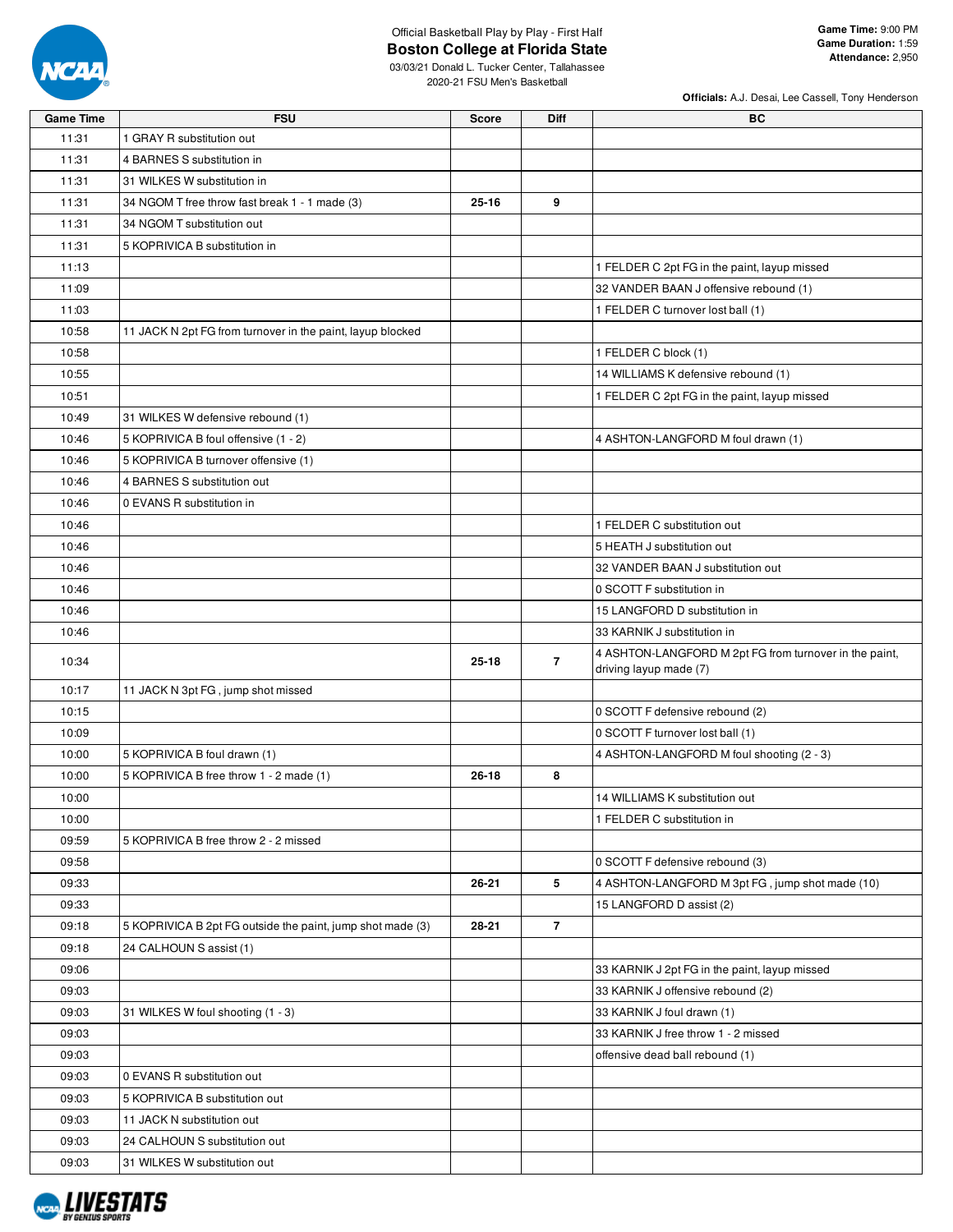

# Official Basketball Play by Play - First Half

03/03/21 Donald L. Tucker Center, Tallahassee 2020-21 FSU Men's Basketball

| <b>Game Time</b> | <b>FSU</b>                                                                 | <b>Score</b> | <b>Diff</b>   | ВC                                                    |
|------------------|----------------------------------------------------------------------------|--------------|---------------|-------------------------------------------------------|
| 09:03            | 1 GRAY R substitution in                                                   |              |               |                                                       |
| 09:03            | 2 POLITE A substitution in                                                 |              |               |                                                       |
| 09:03            | 4 BARNES S substitution in                                                 |              |               |                                                       |
| 09:03            | 23 WALKER M substitution in                                                |              |               |                                                       |
| 09:03            | 34 NGOM T substitution in                                                  |              |               |                                                       |
| 09:03            |                                                                            |              |               | 4 ASHTON-LANGFORD M substitution out                  |
| 09:03            |                                                                            |              |               | 5 HEATH J substitution in                             |
| 09:03            |                                                                            | 28-22        | 6             | 33 KARNIK J free throw 2 - 2 made (1)                 |
| 08:57            | 4 BARNES S turnover bad pass (3)                                           |              |               |                                                       |
| 08:51            | 34 NGOM T foul drawn (2)                                                   |              |               | 0 SCOTT F foul offensive (1 - 4)                      |
| 08:51            |                                                                            |              |               | 0 SCOTT F turnover offensive (2)                      |
| 08:51            |                                                                            |              |               | 0 SCOTT F substitution out                            |
| 08:51            |                                                                            |              |               | 14 WILLIAMS K substitution in                         |
|                  | 1 GRAY R 2pt FG from turnover in the paint, floating jump shot             |              |               |                                                       |
| 08:34            | made $(2)$                                                                 | 30-22        | 8             |                                                       |
| 07:57            |                                                                            |              |               | 1 FELDER C 2pt FG outside the paint, jump shot missed |
| 07:57            | defensive dead ball rebound (2)                                            |              |               |                                                       |
| 07:57            |                                                                            |              | Timeout media |                                                       |
| 07:40            | 34 NGOM T turnover lost ball (1)                                           |              |               |                                                       |
| 07:36            | 2 POLITE A steal (1)                                                       |              |               | 15 LANGFORD D turnover lost ball (2)                  |
| 07:32            | 2 POLITE A 2pt FG fast break from turnover in the paint, dunk,<br>made(6)  | 32-22        | 10            |                                                       |
| 07:18            |                                                                            |              |               | 5 HEATH J turnover lost ball (1)                      |
| 07:11            | 2 POLITE A foul drawn (2)                                                  |              |               | 33 KARNIK J foul shooting (1 - 5)                     |
| 07:11            | 2 POLITE A free throw 1 - 2 made (7)                                       | 33-22        | 11            |                                                       |
| 07:11            |                                                                            |              |               | 14 WILLIAMS K substitution out                        |
| 07:11            |                                                                            |              |               | 0 SCOTT F substitution in                             |
| 07:11            | 2 POLITE A free throw 2 - 2 made (8)                                       | 34-22        | 12            |                                                       |
| 06:41            |                                                                            |              |               | 15 LANGFORD D turnover lost ball (3)                  |
| 06:35            | 23 WALKER M 3pt FG from turnover, jump shot missed                         |              |               |                                                       |
| 06:33            |                                                                            |              |               | 15 LANGFORD D defensive rebound (1)                   |
| 06:34            | 34 NGOM T foul shooting (1 - 4)                                            |              |               | 15 LANGFORD D foul drawn (1)                          |
| 06:34            |                                                                            |              |               | 15 LANGFORD D free throw fast break 1 - 2 missed      |
| 06:34            |                                                                            |              |               | offensive dead ball rebound (2)                       |
| 06:34            | 34 NGOM T substitution out                                                 |              |               |                                                       |
| 06:34            | 5 KOPRIVICA B substitution in                                              |              |               |                                                       |
|                  |                                                                            |              |               |                                                       |
| 06:34            |                                                                            |              |               | 33 KARNIK J substitution out                          |
| 06:34            |                                                                            |              |               | 14 WILLIAMS K substitution in                         |
| 06:34            |                                                                            | 34-23        | 11            | 15 LANGFORD D free throw fast break 2 - 2 made (1)    |
| 06:27            | 1 GRAY R 2pt FG fast break in the paint, driving layup made (4)            | 36-23        | 13            |                                                       |
| 06:27            | 1 GRAY R foul drawn (1)                                                    |              |               | 14 WILLIAMS K foul shooting (1 - 6)                   |
| 06:27            | 1 GRAY R free throw fast break 1 - 1 made (5)                              | 37-23        | 14            |                                                       |
| 06:12            | 1 GRAY R steal (1)                                                         |              |               | 0 SCOTT F turnover lost ball (3)                      |
| 06:09            | 1 GRAY R 2pt FG fast break from turnover in the paint, dunk,<br>made $(7)$ | 39-23        | 16            |                                                       |
| 06:07            |                                                                            |              |               | Timeout 30 Sec                                        |
| 06:07            | 1 GRAY R substitution out                                                  |              |               |                                                       |
| 06:07            | 31 WILKES W substitution in                                                |              |               |                                                       |
| 05:50            |                                                                            |              |               | 1 FELDER C 3pt FG, jump shot missed                   |
| 05:46            |                                                                            |              |               | 0 SCOTT F offensive rebound (4)                       |

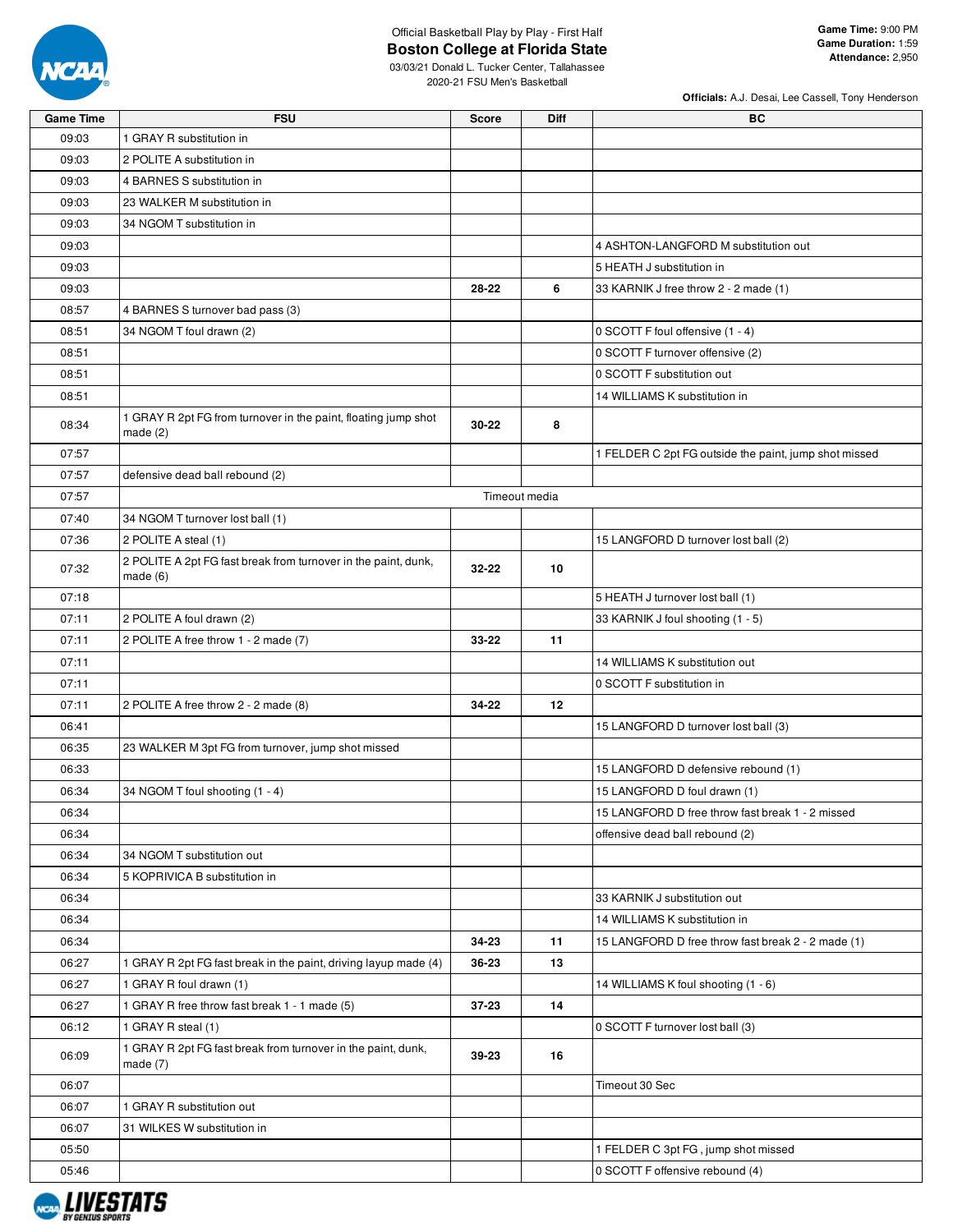

# Official Basketball Play by Play - First Half

2020-21 FSU Men's Basketball

| <b>Game Time</b> | <b>FSU</b>                                                       | <b>Score</b> | <b>Diff</b>   | BC                                                                        |
|------------------|------------------------------------------------------------------|--------------|---------------|---------------------------------------------------------------------------|
| 05:36            |                                                                  |              |               | 0 SCOTT F 3pt FG second chance, jump shot missed                          |
| 05:34            |                                                                  |              |               | 15 LANGFORD D offensive rebound (2)                                       |
| 05:28            |                                                                  |              |               | 0 SCOTT F 2pt FG second chance outside the paint, jump shot<br>missed     |
| 05:25            | 2 POLITE A defensive rebound (2)                                 |              |               |                                                                           |
| 05:19            | 4 BARNES S 3pt FG, jump shot made (3)                            | 42-23        | 19            |                                                                           |
| 04:55            |                                                                  |              |               | 5 HEATH J 3pt FG, jump shot missed                                        |
| 04:52            | 5 KOPRIVICA B defensive rebound (1)                              |              |               |                                                                           |
| 04:40            | 5 KOPRIVICA B turnover lost ball (2)                             |              |               | 1 FELDER C steal (1)                                                      |
| 04:37            |                                                                  | 42-26        | 16            | 5 HEATH J 3pt FG fast break from turnover, jump shot made<br>(11)         |
| 04:37            |                                                                  |              |               | 1 FELDER C assist (1)                                                     |
| 04:16            | 31 WILKES W 3pt FG, jump shot made (3)                           | 45-26        | 19            |                                                                           |
| 04:16            | 4 BARNES S assist (4)                                            |              |               |                                                                           |
| 03:50            |                                                                  | 45-29        | 16            | 14 WILLIAMS K 3pt FG, jump shot made (3)                                  |
| 03:50            |                                                                  |              |               | 1 FELDER C assist (2)                                                     |
| 03:36            | 5 KOPRIVICA B 2pt FG in the paint, layup missed                  |              |               |                                                                           |
| 03:33            | 5 KOPRIVICA B offensive rebound (2)                              |              |               |                                                                           |
| 03:33            | 5 KOPRIVICA B 2pt FG second chance in the paint, layup<br>missed |              |               |                                                                           |
| 03:33            |                                                                  |              |               | 15 LANGFORD D defensive rebound (3)                                       |
| 03:29            | 4 BARNES S foul shooting (1 - 5)                                 |              |               | 0 SCOTT F foul drawn (2)                                                  |
| 03:29            |                                                                  |              | Timeout media |                                                                           |
| 03:29            | 2 POLITE A substitution out                                      |              |               |                                                                           |
| 03:29            | 4 BARNES S substitution out                                      |              |               |                                                                           |
| 03:29            | 23 WALKER M substitution out                                     |              |               |                                                                           |
| 03:29            | 0 EVANS R substitution in                                        |              |               |                                                                           |
| 03:29            | 11 JACK N substitution in                                        |              |               |                                                                           |
| 03:29            | 24 CALHOUN S substitution in                                     |              |               |                                                                           |
| 03:29            |                                                                  |              |               | 1 FELDER C substitution out                                               |
| 03:29            |                                                                  |              |               | 14 WILLIAMS K substitution out                                            |
| 03:29            |                                                                  |              |               | 4 ASHTON-LANGFORD M substitution in                                       |
| 03:29            |                                                                  |              |               | 33 KARNIK J substitution in                                               |
| 03:29            |                                                                  |              |               | 0 SCOTT F free throw fast break 1 - 2 missed                              |
| 03:29            |                                                                  |              |               | offensive dead ball rebound (3)                                           |
| 03:29            |                                                                  |              |               | 0 SCOTT F free throw fast break 2 - 2 missed                              |
| 03:27            | 24 CALHOUN S defensive rebound (1)                               |              |               |                                                                           |
| 03:11            | 24 CALHOUN S 3pt FG, jump shot missed                            |              |               |                                                                           |
| 03:07            | 31 WILKES W offensive rebound (2)                                |              |               |                                                                           |
| 03:05            | 24 CALHOUN S foul drawn (1)                                      |              |               | 0 SCOTT F foul shooting (2 - 7)                                           |
| 03:05            | 24 CALHOUN S free throw 1 - 2 made (4)                           | 46-29        | 17            |                                                                           |
| 03:04            | 24 CALHOUN S free throw 2 - 2 missed                             |              |               |                                                                           |
| 03:03            |                                                                  |              |               | 0 SCOTT F defensive rebound (5)                                           |
| 02:43            |                                                                  |              |               | 33 KARNIK J 2pt FG in the paint, layup missed                             |
| 02:40            |                                                                  |              |               | 4 ASHTON-LANGFORD M offensive rebound (2)                                 |
| 02:40            |                                                                  | 46-31        | 15            | 4 ASHTON-LANGFORD M 2pt FG second chance in the paint,<br>layup made (12) |
| 02:32            | 11 JACK N 3pt FG, jump shot missed                               |              |               |                                                                           |
| 02:29            |                                                                  |              |               | 33 KARNIK J defensive rebound (3)                                         |
| 02:28            | 31 WILKES W steal (1)                                            |              |               | 33 KARNIK J turnover lost ball (1)                                        |

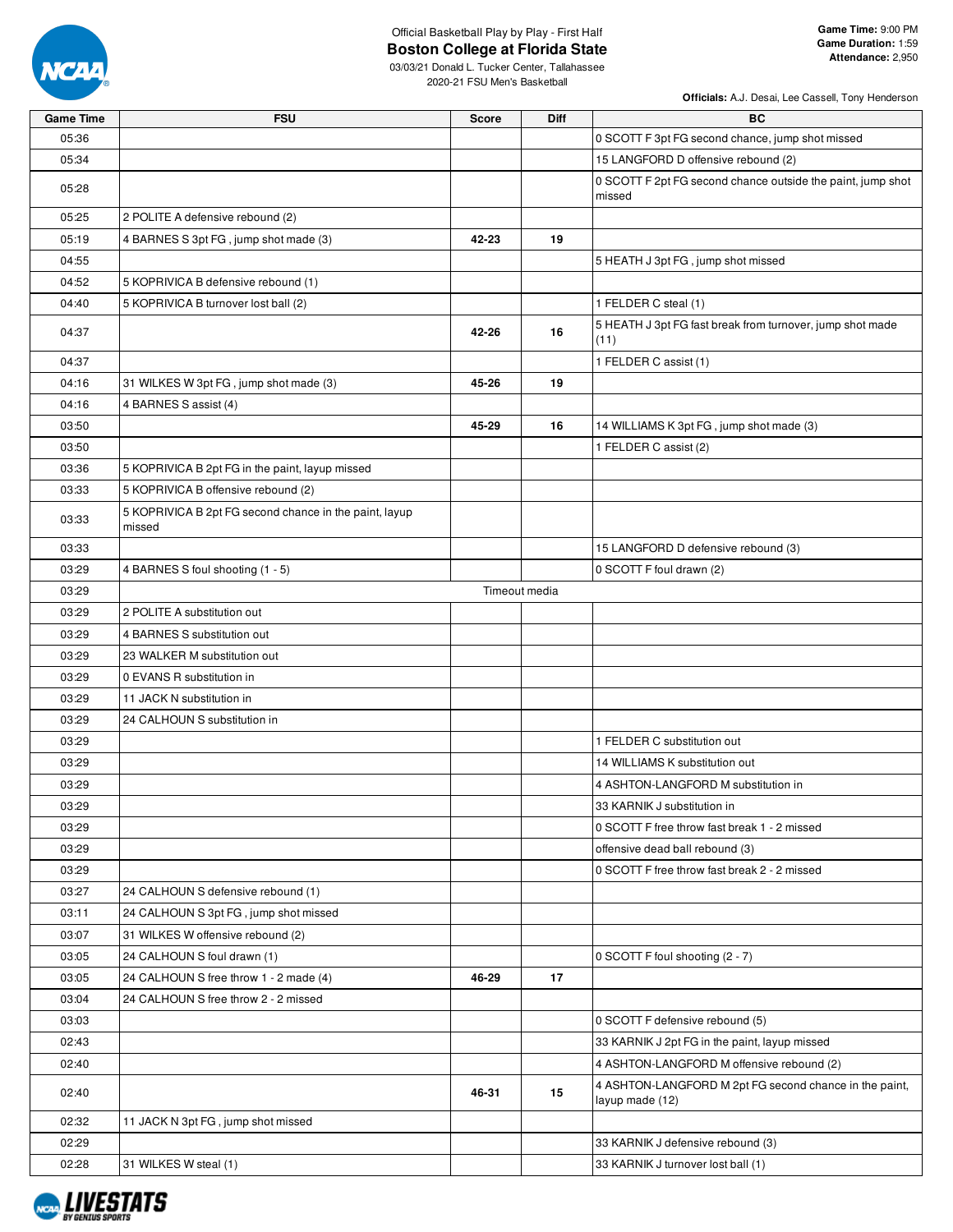

03/03/21 Donald L. Tucker Center, Tallahassee 2020-21 FSU Men's Basketball

|  |  |  | Officials: A.J. Desai, Lee Cassell, Tony Henderson |
|--|--|--|----------------------------------------------------|
|  |  |  |                                                    |

| <b>Game Time</b> | <b>FSU</b>                                               | <b>Score</b>         | <b>Diff</b> | ВC                                                        |
|------------------|----------------------------------------------------------|----------------------|-------------|-----------------------------------------------------------|
| 02:23            | 31 WILKES W 3pt FG from turnover, jump shot missed       |                      |             |                                                           |
| 02:21            |                                                          |                      |             | 4 ASHTON-LANGFORD M defensive rebound (3)                 |
| 02:07            | 0 EVANS R foul personal (1 - 6)                          |                      |             | 4 ASHTON-LANGFORD M foul drawn (2)                        |
| 02:07            |                                                          |                      |             | 33 KARNIK J substitution out                              |
| 02:07            |                                                          |                      |             | 1 FELDER C substitution in                                |
| 01:49            |                                                          | 46-33                | 13          | 15 LANGFORD D 2pt FG in the paint, driving layup made (3) |
| 01:43            | 0 EVANS R foul drawn (1)                                 |                      |             | 4 ASHTON-LANGFORD M foul personal (3 - 8)                 |
| 01:43            | 5 KOPRIVICA B substitution out                           |                      |             |                                                           |
| 01:43            | 11 JACK N substitution out                               |                      |             |                                                           |
| 01:43            | 24 CALHOUN S substitution out                            |                      |             |                                                           |
| 01:43            | 31 WILKES W substitution out                             |                      |             |                                                           |
| 01:43            | 1 GRAY R substitution in                                 |                      |             |                                                           |
| 01:43            | 2 POLITE A substitution in                               |                      |             |                                                           |
| 01:43            | 23 WALKER M substitution in                              |                      |             |                                                           |
| 01:43            | 34 NGOM T substitution in                                |                      |             |                                                           |
| 01:43            |                                                          |                      |             | 4 ASHTON-LANGFORD M substitution out                      |
| 01:43            |                                                          |                      |             | 14 WILLIAMS K substitution in                             |
| 01:43            | 0 EVANS R 1&1 free throw 1 made (5)                      | 47-33                | 14          |                                                           |
| 01:43            | 0 EVANS R 1&1 free throw 2 made (6)                      | 48-33                | 15          |                                                           |
| 01:43            | 0 EVANS R substitution out                               |                      |             |                                                           |
| 01:43            | 4 BARNES S substitution in                               |                      |             |                                                           |
| 01:24            |                                                          |                      |             | 1 FELDER C 3pt FG, jump shot missed                       |
| 01:22            | 2 POLITE A defensive rebound (3)                         |                      |             |                                                           |
| 01:18            | 34 NGOM T 2pt FG fast break in the paint, layup made (5) | 50-33                | 17          |                                                           |
| 01:18            | 4 BARNES S assist (5)                                    |                      |             |                                                           |
| 00:52            | 2 POLITE A foul personal (1 - 7)                         |                      |             | 1 FELDER C foul drawn (1)                                 |
| 00:52            | Timeout 30 Sec                                           |                      |             |                                                           |
| 00:52            |                                                          | 50-34                | 16          | 1 FELDER C 1&1 free throw 1 made (1)                      |
| 00:52            |                                                          | 50-35                | 15          | 1 FELDER C 1&1 free throw 2 made (2)                      |
| 00:52            |                                                          |                      |             | 0 SCOTT F substitution out                                |
| 00:52            |                                                          |                      |             | 33 KARNIK J substitution in                               |
| 00:42            | 23 WALKER M 3pt FG, jump shot made (12)                  | 53-35                | 18          |                                                           |
| 00:42            | 4 BARNES S assist (6)                                    |                      |             |                                                           |
| 00:20            |                                                          |                      |             | Timeout 30 Sec                                            |
| 00:20            |                                                          |                      |             | 33 KARNIK J substitution out                              |
| 00:20            |                                                          |                      |             | 0 SCOTT F substitution in                                 |
| 00:07            |                                                          |                      |             | 14 WILLIAMS K 3pt FG, jump shot missed                    |
| 00:01            | 34 NGOM T defensive rebound (1)                          |                      |             |                                                           |
| 00:01            | 34 NGOM T turnover bad pass (2)                          |                      |             | 0 SCOTT F steal (1)                                       |
| 00:01            | 34 NGOM T foul personal (2 - 8)                          |                      |             | 0 SCOTT F foul drawn (3)                                  |
| 00:01            |                                                          |                      |             | 0 SCOTT F 1&1 free throw 1 missed                         |
| 00:01            | 2 POLITE A defensive rebound (4)                         |                      |             |                                                           |
|                  |                                                          | <b>END OF PERIOD</b> |             |                                                           |
|                  |                                                          | <b>FSU 53-35 BC</b>  |             |                                                           |

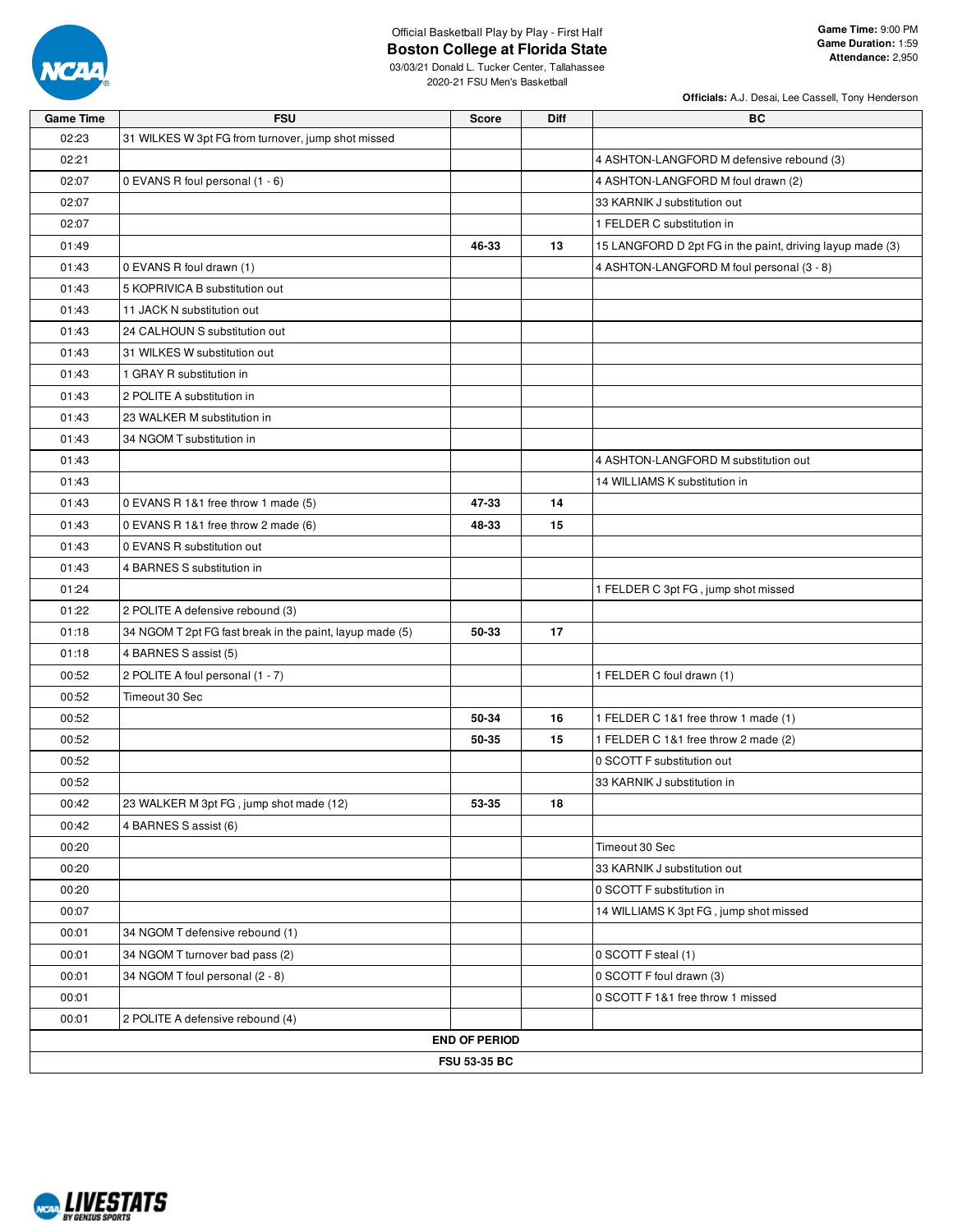

#### Official Basketball Box Score - First Half **Boston College at Florida State** 03/03/21 Donald L. Tucker Center, Tallahassee

2020-21 FSU Men's Basketball

**Officials:** A.J. Desai, Lee Cassell, Tony Henderson

#### **Boston College - 35**

|               |                        |    |       | FG        | 3P       | FΤ      |     |           | <b>Rebounds</b> |          | <b>Fouls</b>   | <b>TP</b> | <b>AS</b> | TO ST |   |           | <b>Blocks</b> |       |  |
|---------------|------------------------|----|-------|-----------|----------|---------|-----|-----------|-----------------|----------|----------------|-----------|-----------|-------|---|-----------|---------------|-------|--|
|               | NO. Name               |    | Min   | M-A       | M-A      | M-A     | OR. | <b>DR</b> | <b>TOT</b>      | PF       | <b>FD</b>      |           |           |       |   | <b>BS</b> | <b>BA</b>     | $+/-$ |  |
| 0             | <b>Frederick Scott</b> | F  | 14:55 | $-4$      | 1-2      | $0 - 3$ |     | 4         | 5               | 2        | 3              | 3         | 0         | 3     |   | 0         | $\Omega$      | $-4$  |  |
| 33            | James Karnik           | C. | 12:27 | $0 - 3$   | $0 - 0$  | $1 - 2$ | 2   |           | 3               |          |                |           | 2         |       | 0 | 0         |               | -8    |  |
| 4             | Makai Ashton-Langford  | G  | 11:26 | 5-6       | $2 - 2$  | $0 - 0$ |     | 2         | 3               | 3        | $\overline{c}$ | 12        | 0         |       | 0 | $\Omega$  | $\Omega$      | $-4$  |  |
| 5             | Jay Heath              | G  | 18:17 | $4 - 7$   | $3-6$    | $0 - 0$ | 0   | $\Omega$  | $\Omega$        | $\Omega$ | $\Omega$       |           | 0         |       |   | $\Omega$  | $\Omega$      | -20   |  |
| 15            | DeMarr Langford        | G  | 18:24 | $-4$      | $0 - 1$  | $1 - 2$ |     | 2         | 3               | $\Omega$ |                | 3         | 2         | 3     | 0 | $\Omega$  | $\mathbf{2}$  | -12   |  |
|               | <b>CJ Felder</b>       |    | 11:31 | $0 - 5$   | $0 - 2$  | $2 - 2$ | 0   | $\Omega$  | $\Omega$        | $\Omega$ |                | 2         | 2         |       |   |           | $\Omega$      | $-17$ |  |
| 14            | Kamari Williams        |    | 10:07 | $-2$      | $1-2$    | $0 - 0$ | O   |           |                 |          | 0              | 3         | 0         | U     | 0 |           | 0             | -19   |  |
| 32            | Justin Vander Baan     |    | 02:53 | $0 - 0$   | $0 - 0$  | $0 - 0$ |     | 0         |                 |          | $\Omega$       | 0         | 0         | 0     | 0 | $\Omega$  | $\Omega$      | -6    |  |
| Team          |                        |    |       |           |          |         | 2   | 0         | $\overline{2}$  |          |                | $\Omega$  |           |       |   |           |               |       |  |
| <b>Totals</b> |                        |    |       | $12 - 31$ | $7 - 15$ | $4 - 9$ | 8   | 10        | 18              | 8        | 8              | 35        | 6         |       | 3 |           | 3             | $-18$ |  |

|     | <b>Shooting By Period</b> |          |       |  |  |  |  |  |  |  |  |  |  |
|-----|---------------------------|----------|-------|--|--|--|--|--|--|--|--|--|--|
| 1st | FG%                       | 12-31    | 38.7% |  |  |  |  |  |  |  |  |  |  |
|     | 3PT%                      | $7 - 15$ | 46.7% |  |  |  |  |  |  |  |  |  |  |
|     | FT%                       | 4-9      | 44.4% |  |  |  |  |  |  |  |  |  |  |
|     | GM FG%                    | 12-31    | 38.7% |  |  |  |  |  |  |  |  |  |  |
|     | 3PT%                      | $7 - 15$ | 46.7% |  |  |  |  |  |  |  |  |  |  |
|     | FT%                       | 4-9      | 44.4% |  |  |  |  |  |  |  |  |  |  |

Dead Ball Rebounds: 3, 0

#### **Florida State - 53**

**Technical Fouls:**:NONE

|        |                          |                       | FG       | 3Р      | FT      |           | <b>Rebounds</b> |            |             | <b>Fouls</b> | TP | <b>AS</b> | <b>TO</b>      | <b>ST</b> | <b>Blocks</b>         |              |          |
|--------|--------------------------|-----------------------|----------|---------|---------|-----------|-----------------|------------|-------------|--------------|----|-----------|----------------|-----------|-----------------------|--------------|----------|
|        | NO. Name                 | Min                   | M-A      | M-A     | M-A     | <b>OR</b> | <b>DR</b>       | <b>TOT</b> | PF          | <b>FD</b>    |    |           |                |           | <b>BS</b>             | <b>BA</b>    | $+/-$    |
| 30     | F<br>Harrison Prieto     | 02:26                 | $0 - 0$  | $0 - 0$ | $0-0$   | $\Omega$  | 0               | 0          |             | 0            | 0  | 0         | $\Omega$       | $\Omega$  |                       | $\Omega$     | 2        |
| 33     | <b>Will Miles</b><br>F   | 02:26                 | $0 - 0$  | $0 - 0$ | $0 - 0$ | 0         | 0               | 0          | $\mathbf 0$ | 0            | 0  | 0         | 0              | 0         | $\mathbf 0$           | $\mathbf{0}$ | 2        |
| 0      | RayQuan Evans<br>G       | 08:03                 | $2 - 3$  | $0 - 0$ | $2 - 2$ |           | 0               | 1          |             |              | 6  | 0         | 0              | $\Omega$  |                       | $\mathbf{0}$ | 4        |
| 12     | Justin Lindner<br>G      | 02:26                 | $1 - 1$  | $0 - 0$ | $0 - 0$ | 0         | 0               | 0          | 0           | 0            | 2  | 0         | 0              | 0         | $\mathbf 0$           | $\Omega$     | 2        |
| 20     | <b>Travis Light</b><br>G | 02:26                 | $0 - 1$  | $0 - 1$ | $0 - 0$ | 0         | 0               | 0          | 0           | 0            | 0  | 0         | 0              | $\Omega$  | 0                     | 0            | 2        |
|        | RaiQuan Gray             | 10:42                 | $3 - 3$  | $0 - 0$ | $1 - 1$ | 0         |                 | 1          | 0           |              | 7  |           | 0              | 1         | 0                     | $\Omega$     | 20       |
| 2      | <b>Anthony Polite</b>    | 12:29                 | $2 - 3$  | 1-2     | $3 - 4$ | 0         | 4               | 4          |             | 2            | 8  |           | 0              |           | 0                     | 0            | 15       |
| 4      | <b>Scottie Barnes</b>    | 11:57                 | $1 - 1$  | $1 - 1$ | $0 - 0$ | 0         |                 | 1          |             | 0            | 3  | 6         | 3              | 0         | 0                     | $\Omega$     | 14       |
| 5      | Balsa Koprivica          | 11:14                 | $1-3$    | $0 - 0$ | $1-2$   |           |                 | 2          |             |              | 3  | 0         | $\overline{c}$ | $\Omega$  | 0                     | $\Omega$     | $\Omega$ |
| 23     | M.J. Walker              | 12:29                 | $4 - 5$  | $4 - 5$ | $0 - 0$ | 0         |                 | 1          | 0           | 0            | 12 |           | 0              | 0         | $\mathbf{1}$          | $\Omega$     | 15       |
| 34     | <b>Tanor Ngom</b>        | 06:20                 | $2 - 2$  | $0 - 0$ | 1-1     | $\Omega$  |                 |            | 2           | 2            | 5  | 0         | 2              | $\Omega$  | 0                     | $\mathbf{0}$ | 16       |
| 11     | Nathanael Jack           | 05:05                 | $0 - 3$  | $0 - 2$ | $0 - 0$ | 0         | 0               | 0          | 0           | 0            | 0  | 0         | 0              | 0         | 0                     |              |          |
| 24     | Sardaar Calhoun          | 05:05                 | $1-2$    | 1-2     | $1-2$   | $\Omega$  |                 | 1          | 0           |              | 4  |           | 0              | $\Omega$  | 0                     | 0            |          |
| 31     | <b>Wyatt Wilkes</b>      | 06:52                 | $1-2$    | $1-2$   | $0 - 0$ | 1         |                 | 2          |             | 0            | 3  | 0         | 0              |           | 0                     | 0            | -4       |
| Team   |                          |                       |          |         | 0       |           |                 |            |             | 0            |    | 0         |                |           |                       |              |          |
| Totals |                          | $8 - 15$<br>$18 - 29$ | $9 - 12$ | 3       | 12      | 15        | 8               | 8          | 53          | 10           | 7  | 3         | 3              |           | 18                    |              |          |
|        |                          |                       |          |         |         |           |                 |            |             |              |    |           |                |           | Technical Fouls::NONE |              |          |

**Shooting By Period 1 st FG%** 18-29 62.1% **3PT%** 8-15 53.3% **FT%** 9-12 75% **GM FG%** 18-29 62.1% **3PT%** 8-15 53.3% **FT%** 9-12 75.0%

Dead Ball Rebounds: 1, 1

|                                                           | BC    | <b>FSU</b>                 | Pc |
|-----------------------------------------------------------|-------|----------------------------|----|
| <b>Biggest lead</b>                                       |       | $2(1st19:35) 19(1st5:19) $ | Γū |
| Best Scoring Run $ 5(1^{\rm st}16:20) 8(1^{\rm st}11:31)$ |       |                            | Pa |
| <b>Lead Changes</b>                                       |       |                            | Se |
| Times Tied                                                |       |                            | Fa |
| Time with Lead                                            | 00:18 | 17:16                      | Bε |
|                                                           |       |                            |    |

**Points from BC FSU Turnovers** 10 15 **Paint** 10 18 **Second Chance** 5 3 **Fast Breaks** 4 14 **bench** 5 45 **Period by Period Scoring 1st 2nd** TOT **BC** 35 29 64 **FSU** 53 40  $\frac{1}{3}$ 

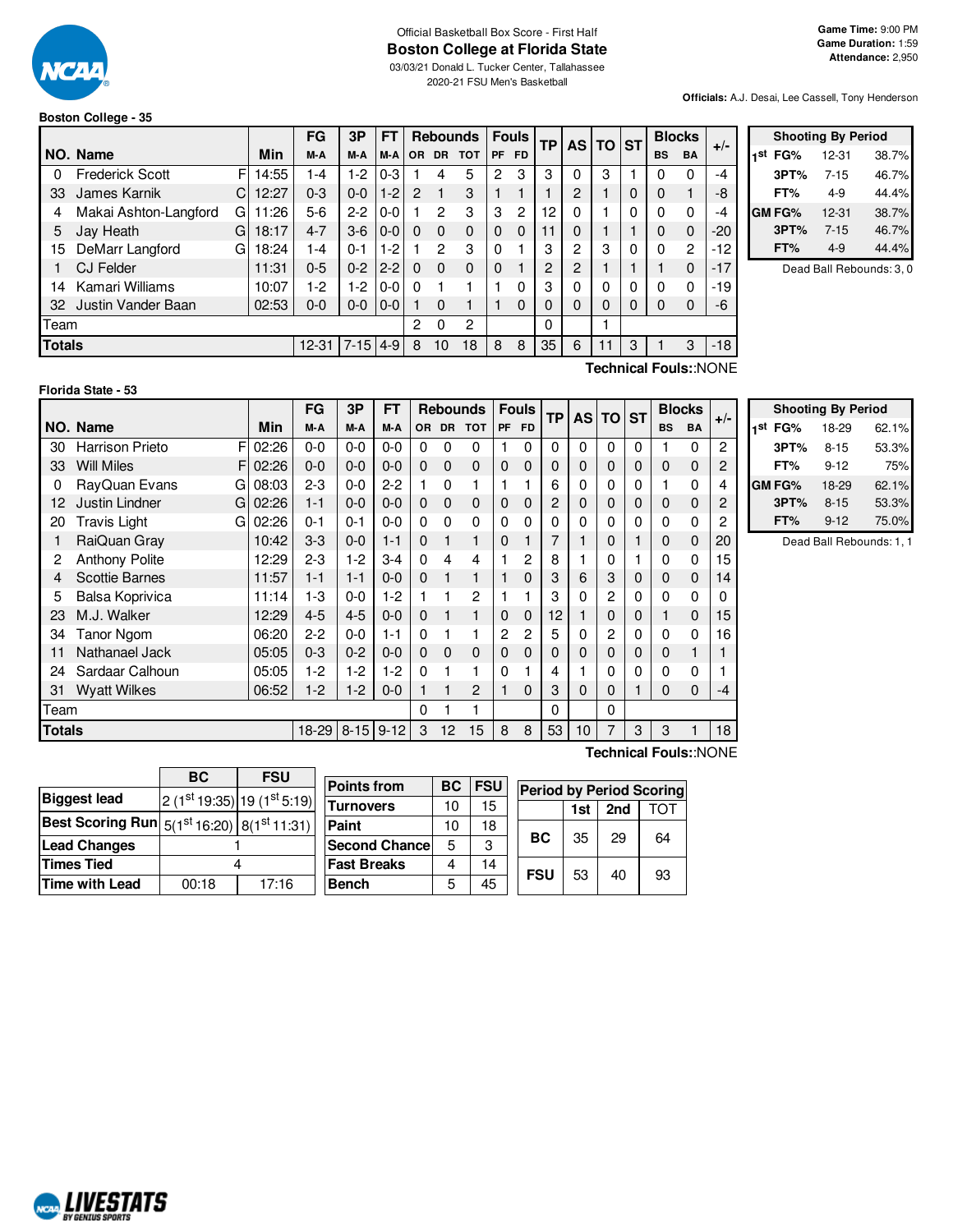

# Official Basketball Play by Play - Second Half

**Boston College at Florida State**

03/03/21 Donald L. Tucker Center, Tallahassee 2020-21 FSU Men's Basketball

**Officials:** A.J. Desai, Lee Cassell, Tony Henderson

#### **Period 2**

| 0 Evans R<br>33 Karnik J                                    |
|-------------------------------------------------------------|
|                                                             |
|                                                             |
|                                                             |
|                                                             |
|                                                             |
|                                                             |
|                                                             |
|                                                             |
|                                                             |
|                                                             |
|                                                             |
|                                                             |
| 4 ASHTON-LANGFORD M 3pt FG from turnover, jump shot         |
|                                                             |
|                                                             |
| 5 HEATH J 2pt FG in the paint, jump shot missed             |
|                                                             |
|                                                             |
|                                                             |
|                                                             |
|                                                             |
|                                                             |
|                                                             |
|                                                             |
| 4 ASHTON-LANGFORD M 3pt FG, jump shot missed                |
|                                                             |
|                                                             |
|                                                             |
|                                                             |
|                                                             |
|                                                             |
|                                                             |
|                                                             |
|                                                             |
|                                                             |
|                                                             |
|                                                             |
| 0 SCOTT F 2pt FG from turnover outside the paint, jump shot |
|                                                             |
|                                                             |
|                                                             |
|                                                             |
|                                                             |
|                                                             |
|                                                             |
|                                                             |

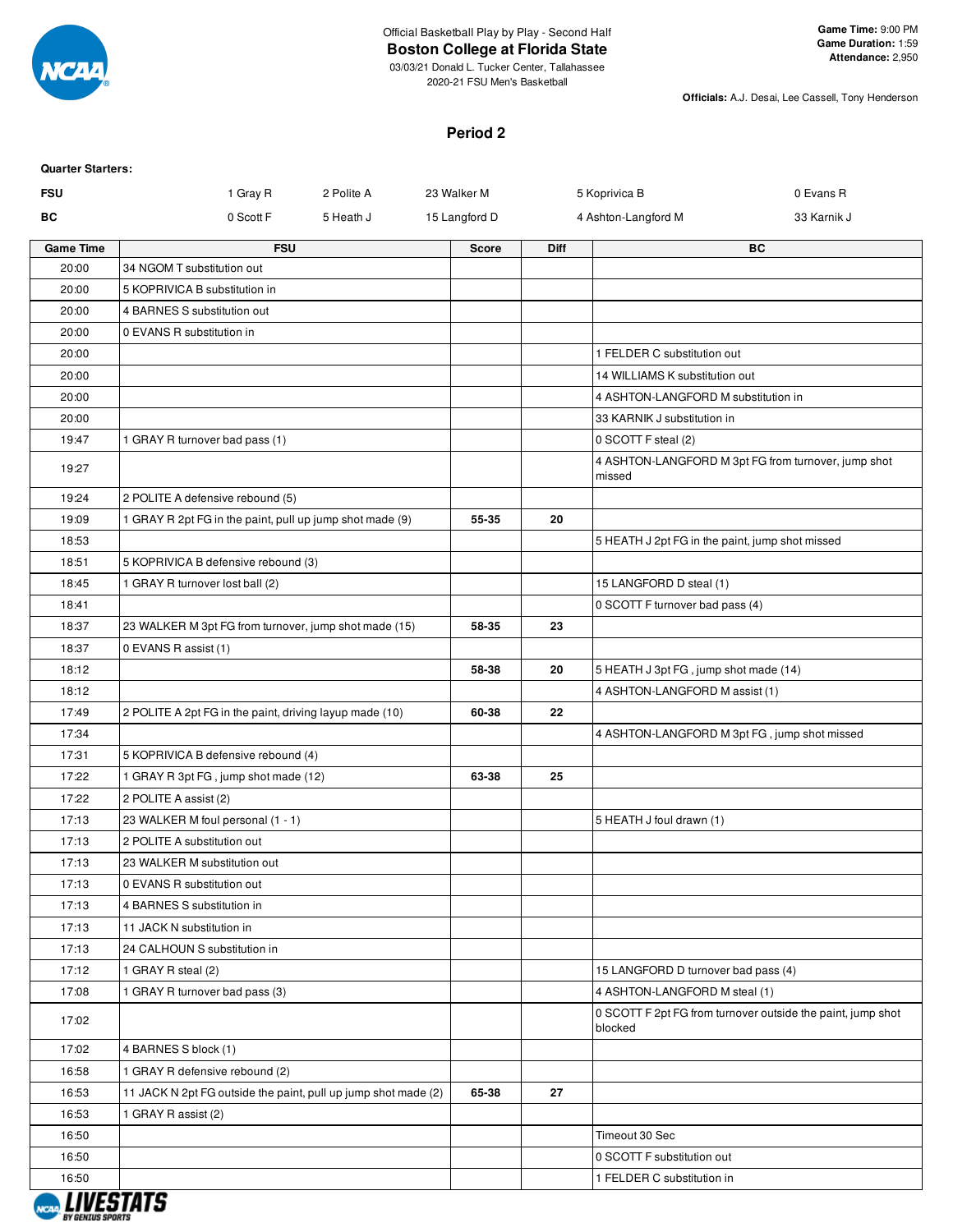

03/03/21 Donald L. Tucker Center, Tallahassee 2020-21 FSU Men's Basketball

| <b>Game Time</b> | <b>FSU</b>                                                             | <b>Score</b>  | <b>Diff</b> | ВC                                                                                       |
|------------------|------------------------------------------------------------------------|---------------|-------------|------------------------------------------------------------------------------------------|
| 16:50            | 1 GRAY R substitution out                                              |               |             |                                                                                          |
| 16:50            | 31 WILKES W substitution in                                            |               |             |                                                                                          |
| 16:24            |                                                                        | 65-41         | 24          | 5 HEATH J 3pt FG, step back jump shot made (17)                                          |
| 16:06            | 31 WILKES W turnover out of bounds (1)                                 |               |             |                                                                                          |
| 16:02            | 11 JACK N foul personal (1 - 2)                                        |               |             | 4 ASHTON-LANGFORD M foul drawn (3)                                                       |
| 15:54            |                                                                        |               |             | 1 FELDER C turnover out of bounds (2)                                                    |
| 15:54            |                                                                        | Timeout media |             |                                                                                          |
| 15:41            | 11 JACK N 3pt FG from turnover, jump shot made (5)                     | 68-41         | 27          |                                                                                          |
| 15:41            | 31 WILKES W assist (1)                                                 |               |             |                                                                                          |
| 15:23            |                                                                        | 68-43         | 25          | 1 FELDER C 2pt FG in the paint, driving layup made (4)                                   |
| 15:23            |                                                                        |               |             | 5 HEATH J assist (1)                                                                     |
| 15:11            | 11 JACK N 3pt FG, jump shot missed                                     |               |             |                                                                                          |
| 15:08            |                                                                        |               |             | 33 KARNIK J defensive rebound (4)                                                        |
| 15:01            |                                                                        |               |             | 5 HEATH J 3pt FG, jump shot missed                                                       |
| 14:58            | 11 JACK N defensive rebound (1)                                        |               |             |                                                                                          |
| 14:54            | 11 JACK N 3pt FG, pull up jump shot missed                             |               |             |                                                                                          |
|                  |                                                                        |               |             | defensive rebound (20)                                                                   |
| 14:52            |                                                                        |               |             |                                                                                          |
| 14:52            |                                                                        |               |             | 33 KARNIK J substitution out                                                             |
| 14:52            |                                                                        |               |             | 32 VANDER BAAN J substitution in                                                         |
| 14:46            |                                                                        | 68-45         | 23          | 4 ASHTON-LANGFORD M 2pt FG fast break outside the paint,<br>floating jump shot made (14) |
| 14:24            | 5 KOPRIVICA B substitution out                                         |               |             |                                                                                          |
| 14:24            | 15 BALLARD Q substitution in                                           |               |             |                                                                                          |
| 14:11            | 4 BARNES S 2pt FG in the paint, turnaround jump shot missed            |               |             |                                                                                          |
| 14:08            |                                                                        |               |             | 1 FELDER C defensive rebound (1)                                                         |
| 14:01            | 4 BARNES S foul shooting (2 - 3)                                       |               |             | 5 HEATH J foul drawn (2)                                                                 |
| 14:01            |                                                                        |               |             | 5 HEATH J free throw 1 - 2 missed                                                        |
| 14:01            |                                                                        |               |             | offensive dead ball rebound (4)                                                          |
| 14:01            |                                                                        |               |             | 5 HEATH J free throw 2 - 2 missed                                                        |
| 14:00            | 31 WILKES W defensive rebound (3)                                      |               |             |                                                                                          |
| 13:52            | 4 BARNES S foul offensive (3 - 4)                                      |               |             | 5 HEATH J foul drawn (3)                                                                 |
| 13:52            | 4 BARNES S turnover offensive (4)                                      |               |             |                                                                                          |
| 13:52            |                                                                        |               |             | 4 ASHTON-LANGFORD M substitution out                                                     |
| 13:52            |                                                                        |               |             | 14 WILLIAMS K substitution in                                                            |
| 13:34            |                                                                        |               |             | 1 FELDER C 3pt FG from turnover, pull up jump shot missed                                |
| 13:34            |                                                                        |               |             | 1 FELDER C offensive rebound (2)                                                         |
| 13:34            |                                                                        | 68-47         | 21          | 1 FELDER C 2pt FG from turnover second chance in the paint,<br>dunk, made (6)            |
| 13:29            | 31 WILKES W turnover bad pass (2)                                      |               |             | 14 WILLIAMS K steal (1)                                                                  |
| 13:28            | 4 BARNES S substitution out                                            |               |             |                                                                                          |
| 13:28            | 11 JACK N substitution out                                             |               |             |                                                                                          |
| 13:28            | 24 CALHOUN S substitution out                                          |               |             |                                                                                          |
| 13:28            | 31 WILKES W substitution out                                           |               |             |                                                                                          |
| 13:28            | 0 EVANS R substitution in                                              |               |             |                                                                                          |
| 13:28            | 1 GRAY R substitution in                                               |               |             |                                                                                          |
| 13:28            | 2 POLITE A substitution in                                             |               |             |                                                                                          |
| 13:28            | 23 WALKER M substitution in                                            |               |             |                                                                                          |
| 13:26            |                                                                        |               |             | 15 LANGFORD D turnover bad pass (5)                                                      |
|                  | 2 POLITE A steal (2)                                                   |               |             |                                                                                          |
| 13:21            | 2 POLITE A 2pt FG from turnover outside the paint, jump shot<br>missed |               |             |                                                                                          |

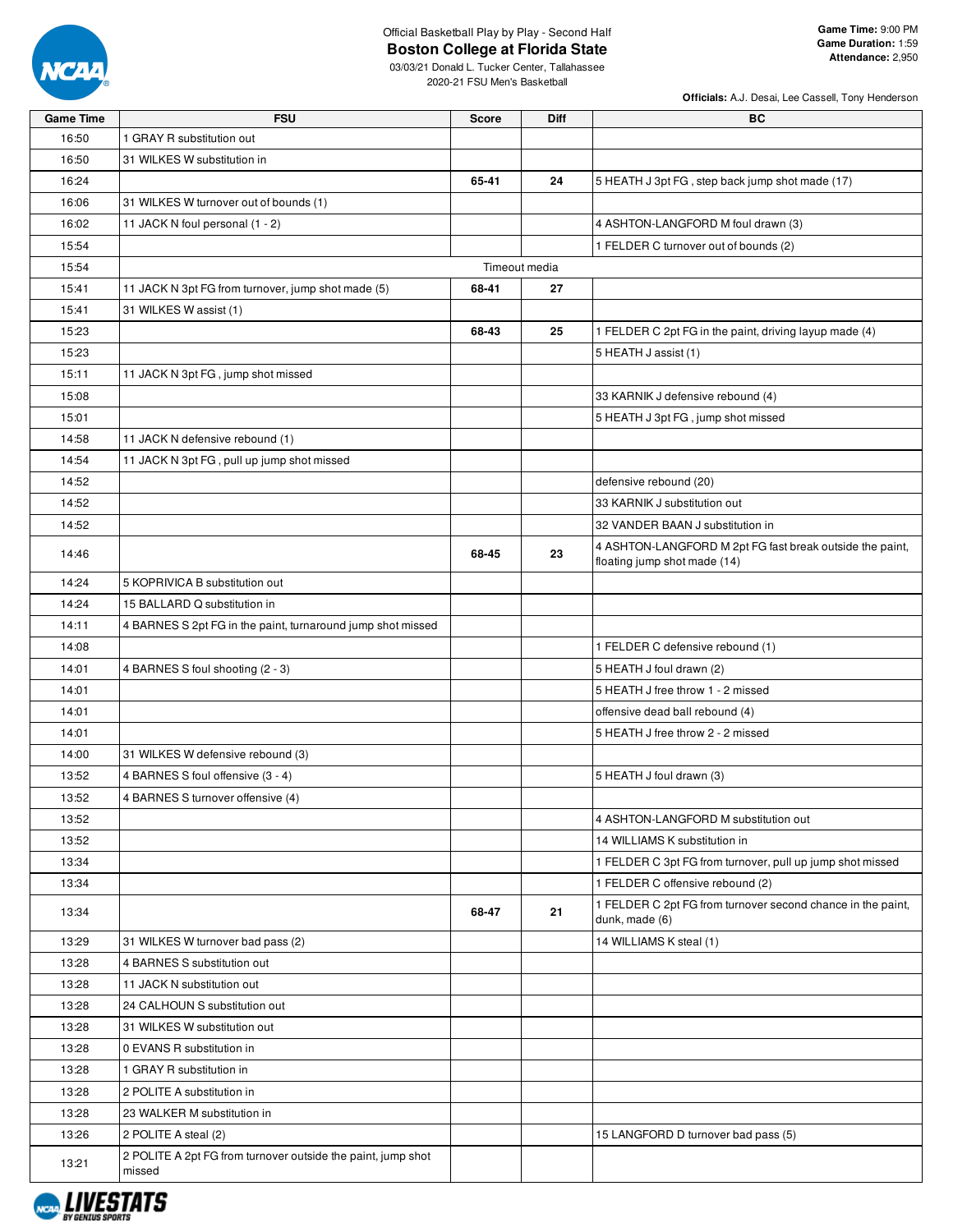

03/03/21 Donald L. Tucker Center, Tallahassee 2020-21 FSU Men's Basketball

| 13:17<br>32 VANDER BAAN J defensive rebound (2)<br>13:17<br>0 EVANS R steal (1)<br>32 VANDER BAAN J turnover bad pass (1)<br>0 EVANS R turnover bad pass (1)<br>13:11<br>15 LANGFORD D steal (2)<br>14 WILLIAMS K 3pt FG from turnover, jump shot missed<br>13:07<br>13:03<br>2 POLITE A defensive rebound (6)<br>12:42<br>2 POLITE A 2pt FG in the paint, jump shot made (12)<br>70-47<br>23<br>2 POLITE A foul drawn (3)<br>12:42<br>5 HEATH J foul shooting (1 - 1)<br>15 LANGFORD D substitution out<br>12:42 | <b>Game Time</b> | <b>FSU</b> | <b>Score</b> | Diff | BC                                                        |
|-------------------------------------------------------------------------------------------------------------------------------------------------------------------------------------------------------------------------------------------------------------------------------------------------------------------------------------------------------------------------------------------------------------------------------------------------------------------------------------------------------------------|------------------|------------|--------------|------|-----------------------------------------------------------|
|                                                                                                                                                                                                                                                                                                                                                                                                                                                                                                                   |                  |            |              |      |                                                           |
|                                                                                                                                                                                                                                                                                                                                                                                                                                                                                                                   |                  |            |              |      |                                                           |
|                                                                                                                                                                                                                                                                                                                                                                                                                                                                                                                   |                  |            |              |      |                                                           |
|                                                                                                                                                                                                                                                                                                                                                                                                                                                                                                                   |                  |            |              |      |                                                           |
|                                                                                                                                                                                                                                                                                                                                                                                                                                                                                                                   |                  |            |              |      |                                                           |
|                                                                                                                                                                                                                                                                                                                                                                                                                                                                                                                   |                  |            |              |      |                                                           |
|                                                                                                                                                                                                                                                                                                                                                                                                                                                                                                                   |                  |            |              |      |                                                           |
|                                                                                                                                                                                                                                                                                                                                                                                                                                                                                                                   |                  |            |              |      |                                                           |
|                                                                                                                                                                                                                                                                                                                                                                                                                                                                                                                   | 12:42            |            |              |      | 23 KENNY A substitution in                                |
| 12:42<br>2 POLITE A free throw 1 - 1 made (13)<br>71-47<br>24                                                                                                                                                                                                                                                                                                                                                                                                                                                     |                  |            |              |      |                                                           |
| 12:23<br>23 KENNY A 3pt FG, jump shot blocked                                                                                                                                                                                                                                                                                                                                                                                                                                                                     |                  |            |              |      |                                                           |
| 0 EVANS R block (2)<br>12:23                                                                                                                                                                                                                                                                                                                                                                                                                                                                                      |                  |            |              |      |                                                           |
| 12:23<br>offensive rebound (24)                                                                                                                                                                                                                                                                                                                                                                                                                                                                                   |                  |            |              |      |                                                           |
| 12:19<br>14 WILLIAMS K turnover out of bounds (1)                                                                                                                                                                                                                                                                                                                                                                                                                                                                 |                  |            |              |      |                                                           |
| 12:06<br>1 GRAY R 2pt FG from turnover in the paint, alleyoop made (14)<br>73-47<br>26                                                                                                                                                                                                                                                                                                                                                                                                                            |                  |            |              |      |                                                           |
| 12:06<br>0 EVANS R assist (2)                                                                                                                                                                                                                                                                                                                                                                                                                                                                                     |                  |            |              |      |                                                           |
| 73-50<br>5 HEATH J 3pt FG, jump shot made (20)<br>11:46<br>23                                                                                                                                                                                                                                                                                                                                                                                                                                                     |                  |            |              |      |                                                           |
| 11:46<br>14 WILLIAMS K assist (1)                                                                                                                                                                                                                                                                                                                                                                                                                                                                                 |                  |            |              |      |                                                           |
| 11:36<br>23 WALKER M 3pt FG, step back jump shot missed                                                                                                                                                                                                                                                                                                                                                                                                                                                           |                  |            |              |      |                                                           |
| 11:32<br>32 VANDER BAAN J defensive rebound (3)                                                                                                                                                                                                                                                                                                                                                                                                                                                                   |                  |            |              |      |                                                           |
| 11:27<br>73-53<br>20<br>5 HEATH J 3pt FG, jump shot made (23)                                                                                                                                                                                                                                                                                                                                                                                                                                                     |                  |            |              |      |                                                           |
| 11:27<br>14 WILLIAMS K assist (2)                                                                                                                                                                                                                                                                                                                                                                                                                                                                                 |                  |            |              |      |                                                           |
| 11:06<br>14 WILLIAMS K foul personal (2 - 2)<br>2 POLITE A foul drawn (4)                                                                                                                                                                                                                                                                                                                                                                                                                                         |                  |            |              |      |                                                           |
| Timeout media<br>11:06                                                                                                                                                                                                                                                                                                                                                                                                                                                                                            |                  |            |              |      |                                                           |
| 11:06<br>15 BALLARD Q substitution out                                                                                                                                                                                                                                                                                                                                                                                                                                                                            |                  |            |              |      |                                                           |
| 11:06<br>34 NGOM T substitution in                                                                                                                                                                                                                                                                                                                                                                                                                                                                                |                  |            |              |      |                                                           |
| 11:06<br>1 FELDER C substitution out                                                                                                                                                                                                                                                                                                                                                                                                                                                                              |                  |            |              |      |                                                           |
| 11:06<br>23 KENNY A substitution out                                                                                                                                                                                                                                                                                                                                                                                                                                                                              |                  |            |              |      |                                                           |
| 11:06<br>32 VANDER BAAN J substitution out                                                                                                                                                                                                                                                                                                                                                                                                                                                                        |                  |            |              |      |                                                           |
| 11:06<br>0 SCOTT F substitution in                                                                                                                                                                                                                                                                                                                                                                                                                                                                                |                  |            |              |      |                                                           |
| 11:06<br>4 ASHTON-LANGFORD M substitution in                                                                                                                                                                                                                                                                                                                                                                                                                                                                      |                  |            |              |      |                                                           |
| 11:06<br>15 LANGFORD D substitution in                                                                                                                                                                                                                                                                                                                                                                                                                                                                            |                  |            |              |      |                                                           |
| 34 NGOM T 2pt FG in the paint, layup missed<br>10:48                                                                                                                                                                                                                                                                                                                                                                                                                                                              |                  |            |              |      |                                                           |
| 4 ASHTON-LANGFORD M defensive rebound (4)                                                                                                                                                                                                                                                                                                                                                                                                                                                                         |                  |            |              |      |                                                           |
| 10:45<br>14 WILLIAMS K turnover lost ball (2)                                                                                                                                                                                                                                                                                                                                                                                                                                                                     |                  |            |              |      |                                                           |
| 10:41                                                                                                                                                                                                                                                                                                                                                                                                                                                                                                             |                  |            |              |      |                                                           |
| 10:41<br>0 EVANS R substitution out                                                                                                                                                                                                                                                                                                                                                                                                                                                                               |                  |            |              |      |                                                           |
| 4 BARNES S substitution in<br>10:41                                                                                                                                                                                                                                                                                                                                                                                                                                                                               |                  |            |              |      |                                                           |
| 1 GRAY R 2pt FG from turnover in the paint, turnaround jump<br>75-53<br>10:15<br>22<br>shot made (16)                                                                                                                                                                                                                                                                                                                                                                                                             |                  |            |              |      |                                                           |
| 09:53                                                                                                                                                                                                                                                                                                                                                                                                                                                                                                             |                  |            |              |      | 15 LANGFORD D 2pt FG in the paint, driving layup missed   |
| 09:49<br>0 SCOTT F offensive rebound (6)                                                                                                                                                                                                                                                                                                                                                                                                                                                                          |                  |            |              |      |                                                           |
| 09:49                                                                                                                                                                                                                                                                                                                                                                                                                                                                                                             |                  |            |              |      | 0 SCOTT F 2pt FG second chance in the paint, layup missed |
| 34 NGOM T defensive rebound (2)<br>09:49                                                                                                                                                                                                                                                                                                                                                                                                                                                                          |                  |            |              |      |                                                           |
| 09:45<br>4 BARNES S turnover bad pass (5)                                                                                                                                                                                                                                                                                                                                                                                                                                                                         |                  |            |              |      |                                                           |
| 09:45<br>34 NGOM T substitution out                                                                                                                                                                                                                                                                                                                                                                                                                                                                               |                  |            |              |      |                                                           |
| 5 KOPRIVICA B substitution in<br>09:45                                                                                                                                                                                                                                                                                                                                                                                                                                                                            |                  |            |              |      |                                                           |
| 09:20<br>0 SCOTT F 3pt FG from turnover, jump shot blocked                                                                                                                                                                                                                                                                                                                                                                                                                                                        |                  |            |              |      |                                                           |
| 5 KOPRIVICA B block (1)<br>09:20                                                                                                                                                                                                                                                                                                                                                                                                                                                                                  |                  |            |              |      |                                                           |
| 09:17<br>0 SCOTT F offensive rebound (7)                                                                                                                                                                                                                                                                                                                                                                                                                                                                          |                  |            |              |      |                                                           |

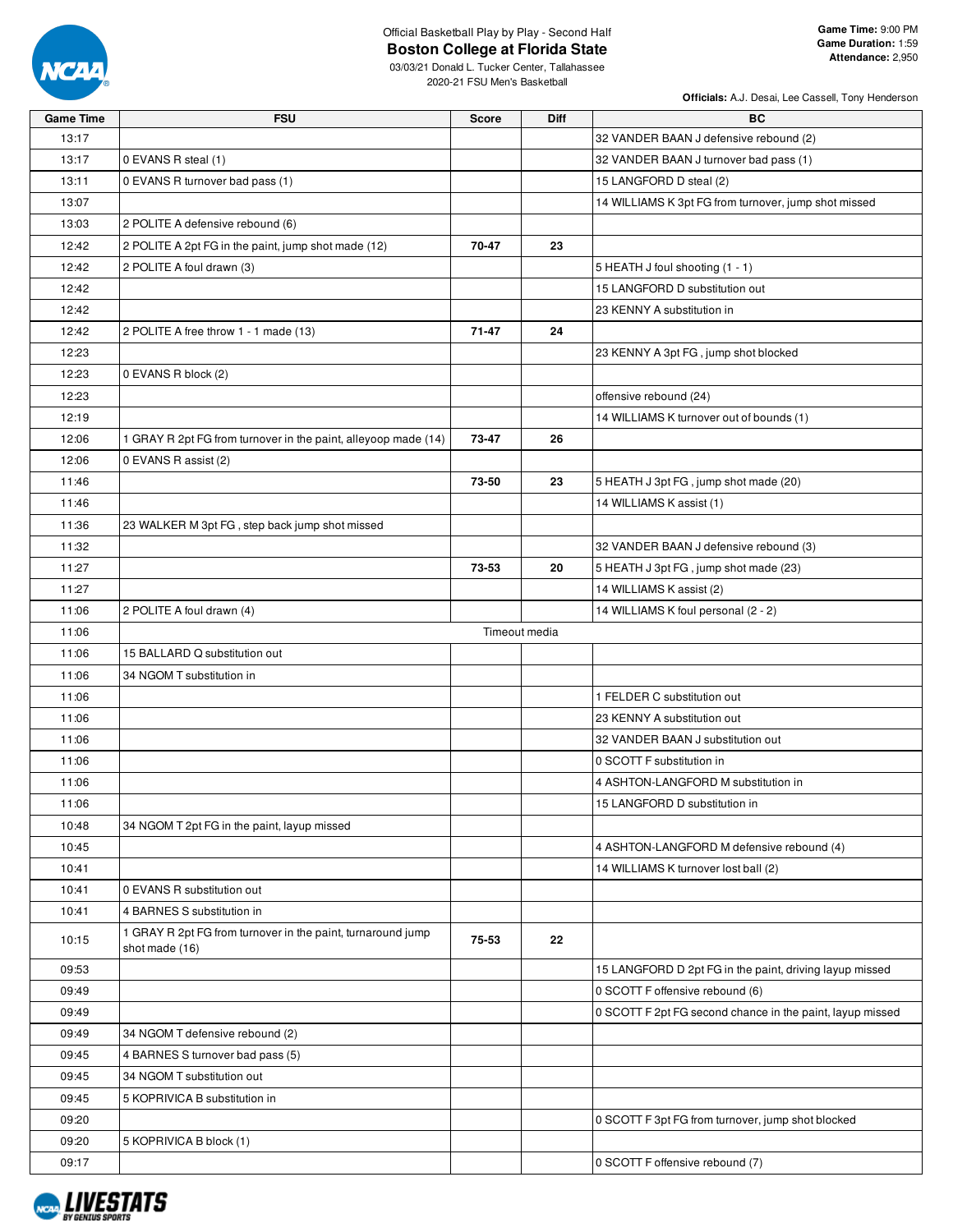

**Game Time:** 9:00 PM **Game Duration:** 1:59 **Attendance:** 2,950

03/03/21 Donald L. Tucker Center, Tallahassee 2020-21 FSU Men's Basketball

| Game Time             | <b>FSU</b>                                                                       | <b>Score</b> | Diff          | BС                                                                      |
|-----------------------|----------------------------------------------------------------------------------|--------------|---------------|-------------------------------------------------------------------------|
| 09:12                 |                                                                                  |              |               | turnover shot clock (19)                                                |
| 09:06                 | 4 BARNES S 2pt FG fast break from turnover in the paint, dunk,<br>made $(5)$     | $77 - 53$    | 24            |                                                                         |
| 09:06                 | 23 WALKER M assist (2)                                                           |              |               |                                                                         |
| 08:47                 |                                                                                  |              |               | 14 WILLIAMS K substitution out                                          |
| 08:47                 |                                                                                  |              |               | 1 FELDER C substitution in                                              |
| 08:47                 | 1 GRAY R substitution out                                                        |              |               |                                                                         |
| 08:47                 | 31 WILKES W substitution in                                                      |              |               |                                                                         |
| 08:47                 | 2 POLITE A steal (3)                                                             |              |               | 15 LANGFORD D turnover bad pass (6)                                     |
| 08:39                 | 23 WALKER M 2pt FG from turnover in the paint, layup missed                      |              |               |                                                                         |
| 03:47                 | 5 KOPRIVICA B offensive rebound (5)                                              |              |               |                                                                         |
| 08:37                 | 5 KOPRIVICA B 2pt FG from turnover second chance in the<br>paint, dunk, made (5) | 79-53        | 26            |                                                                         |
| 08:11                 |                                                                                  |              |               | 0 SCOTT F 2pt FG in the paint, layup missed                             |
| 08:09                 | 31 WILKES W defensive rebound (4)                                                |              |               |                                                                         |
| 07:47                 | 5 KOPRIVICA B foul drawn (2)                                                     |              |               | 0 SCOTT F foul personal (3 - 3)                                         |
| 07:47                 |                                                                                  |              | Timeout media |                                                                         |
| 07:47                 |                                                                                  |              |               | 0 SCOTT F substitution out                                              |
| 07:47                 |                                                                                  |              |               | 32 VANDER BAAN J substitution in                                        |
| 07:47                 | 5 KOPRIVICA B foul offensive (2 - 5)                                             |              |               | 5 HEATH J foul drawn (4)                                                |
| 07:47                 | 5 KOPRIVICA B turnover offensive (3)                                             |              |               |                                                                         |
| 07:25                 |                                                                                  |              |               | 4 ASHTON-LANGFORD M 3pt FG from turnover, jump shot<br>missed           |
| 07:25                 | 4 BARNES S defensive rebound (2)                                                 |              |               |                                                                         |
| 07:11                 | 5 KOPRIVICA B 2pt FG in the paint, layup missed                                  |              |               |                                                                         |
| 07:09                 | 23 WALKER M offensive rebound (2)                                                |              |               |                                                                         |
| 06:57                 | 4 BARNES S 3pt FG second chance, jump shot missed                                |              |               |                                                                         |
| 06:53                 |                                                                                  |              |               | 32 VANDER BAAN J defensive rebound (4)                                  |
| 06:35                 | 2 POLITE A steal (4)                                                             |              |               | 4 ASHTON-LANGFORD M turnover lost ball (2)                              |
| 06:28                 | 23 WALKER M 3pt FG fast break from turnover, jump shot made<br>(18)              | 82-53        | 29            |                                                                         |
| 06:28                 | 4 BARNES S assist (7)                                                            |              |               |                                                                         |
| 06:15                 |                                                                                  |              |               | 15 LANGFORD D 2pt FG outside the paint, jump shot blocked               |
| 06:15                 | 23 WALKER M block (2)                                                            |              |               |                                                                         |
| 06:11                 |                                                                                  |              |               | 32 VANDER BAAN J offensive rebound (5)                                  |
| 06:10                 |                                                                                  | 82-55        | 27            | 32 VANDER BAAN J 2pt FG second chance in the paint, layup<br>made $(2)$ |
| 06:00                 | 23 WALKER M 3pt FG, jump shot missed                                             |              |               |                                                                         |
| 05:58                 |                                                                                  |              |               | 5 HEATH J defensive rebound (1)                                         |
| 05:44                 |                                                                                  | 82-58        | 24            | 5 HEATH J 3pt FG, step back jump shot made (26)                         |
| 05:10                 | 4 BARNES S 2pt FG in the paint, layup missed                                     |              |               |                                                                         |
| 05:04                 | 4 BARNES S offensive rebound (3)                                                 |              |               |                                                                         |
| 05:04                 | 4 BARNES S 2pt FG second chance in the paint, layup made (7)                     | 84-58        | 26            |                                                                         |
| 05:00                 | 5 KOPRIVICA B foul shooting (3 - 6)                                              |              |               | 4 ASHTON-LANGFORD M foul drawn (4)                                      |
| 05:00                 |                                                                                  |              |               | 4 ASHTON-LANGFORD M free throw fast break 1 - 2 missed                  |
| 05:00                 |                                                                                  |              |               | offensive dead ball rebound (5)                                         |
| 05:00                 | 23 WALKER M substitution out                                                     |              |               |                                                                         |
| 05:00                 | 24 CALHOUN S substitution in                                                     |              |               |                                                                         |
| 05:00                 |                                                                                  |              |               | 1 FELDER C substitution out                                             |
| 05:00                 |                                                                                  |              |               | 15 LANGFORD D substitution out                                          |
| 05:00<br>, ,,,,,,,,,, |                                                                                  |              |               | 14 WILLIAMS K substitution in                                           |

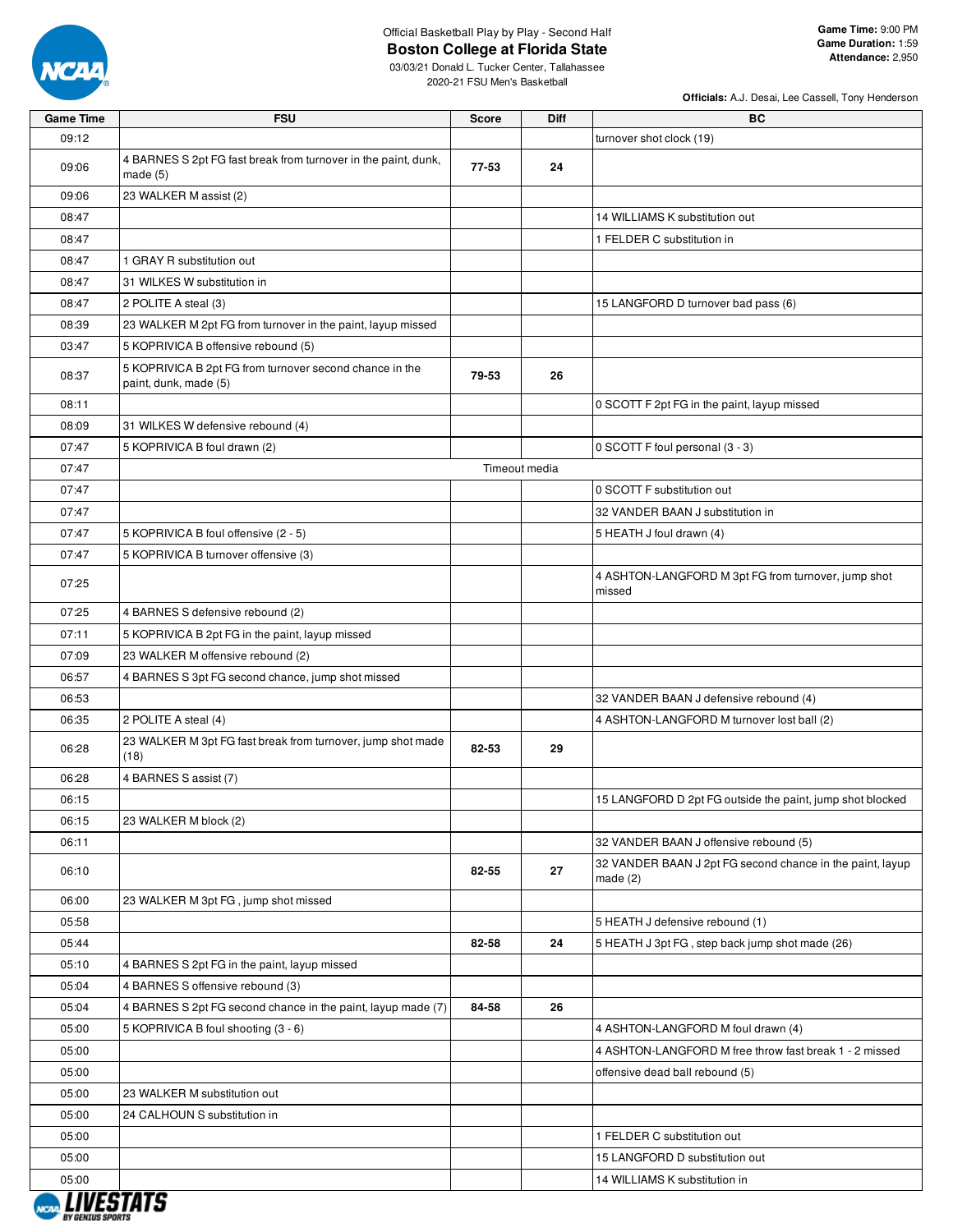

| <b>Game Time</b> | <b>FSU</b>                                                   | <b>Score</b>  | <b>Diff</b> | BC                                                         |
|------------------|--------------------------------------------------------------|---------------|-------------|------------------------------------------------------------|
| 05:00            |                                                              |               |             | 33 KARNIK J substitution in                                |
| 05:00            |                                                              |               |             | 4 ASHTON-LANGFORD M free throw fast break 2 - 2 missed     |
| 04:59            | 5 KOPRIVICA B defensive rebound (6)                          |               |             |                                                            |
| 04:52            | 4 BARNES S foul drawn (1)                                    |               |             | 4 ASHTON-LANGFORD M foul personal (4 - 4)                  |
| 04:52            | 4 BARNES S substitution out                                  |               |             |                                                            |
| 04:52            | 0 EVANS R substitution in                                    |               |             |                                                            |
| 04:52            |                                                              |               |             | 4 ASHTON-LANGFORD M substitution out                       |
| 04:52            |                                                              |               |             | 30 HOLTZE S substitution in                                |
| 04:39            | 24 CALHOUN S 2pt FG outside the paint, jump shot missed      |               |             |                                                            |
| 04:37            |                                                              |               |             | 33 KARNIK J defensive rebound (5)                          |
| 04:28            |                                                              |               |             | 5 HEATH J 3pt FG, jump shot missed                         |
| 04:24            | 24 CALHOUN S defensive rebound (2)                           |               |             |                                                            |
| 04:13            | 2 POLITE A 3pt FG, jump shot missed                          |               |             |                                                            |
| 04:11            |                                                              |               |             | 33 KARNIK J defensive rebound (6)                          |
| 04:04            | 24 CALHOUN S foul shooting (1 - 7)                           |               |             | 5 HEATH J foul drawn (5)                                   |
| 04:04            |                                                              | 84-59         | 25          | 5 HEATH J free throw 1 - 2 made (27)                       |
| 04:04            | 5 KOPRIVICA B substitution out                               |               |             |                                                            |
| 04:04            | 15 BALLARD Q substitution in                                 |               |             |                                                            |
| 04:04            |                                                              | 84-60         | 24          | 5 HEATH J free throw 2 - 2 made (28)                       |
| 03:42            | 0 EVANS R 2pt FG outside the paint, pull up jump shot missed |               |             |                                                            |
| 03:40            |                                                              |               |             | 14 WILLIAMS K defensive rebound (2)                        |
|                  |                                                              |               |             | 14 WILLIAMS K 2pt FG outside the paint, floating jump shot |
| 03:25            |                                                              |               |             | missed                                                     |
| 03:22            | 0 EVANS R defensive rebound (2)                              |               |             |                                                            |
| 03:18            | 0 EVANS R foul drawn (2)                                     |               |             | 30 HOLTZE S foul personal (1 - 5)                          |
| 03:18            |                                                              | Timeout media |             |                                                            |
| 03:18            | 2 POLITE A substitution out                                  |               |             |                                                            |
| 03:18            | 11 JACK N substitution in                                    |               |             |                                                            |
| 03:10            | 15 BALLARD Q 2pt FG in the paint, hook shot missed           |               |             |                                                            |
| 03:06            | 15 BALLARD Q offensive rebound (1)                           |               |             |                                                            |
|                  | 15 BALLARD Q 2pt FG second chance in the paint, layup made   |               |             |                                                            |
| 03:06            | (2)                                                          | 86-60         | 26          |                                                            |
| 02:42            | 15 BALLARD Q foul shooting (1 - 8)                           |               |             | 32 VANDER BAAN J foul drawn (1)                            |
| 02:42            |                                                              | 86-61         | 25          | 32 VANDER BAAN J free throw 1 - 2 made (3)                 |
| 02:42            |                                                              | 86-62         | 24          | 32 VANDER BAAN J free throw 2 - 2 made (4)                 |
| 02:42            | 0 EVANS R substitution out                                   |               |             |                                                            |
| 02:42            | 15 BALLARD Q substitution out                                |               |             |                                                            |
| 02:42            | 24 CALHOUN S substitution out                                |               |             |                                                            |
| 02:42            | 31 WILKES W substitution out                                 |               |             |                                                            |
| 02:42            | 12 LINDNER J substitution in                                 |               |             |                                                            |
| 02:42            | 20 LIGHT T substitution in                                   |               |             |                                                            |
| 02:42            | 30 PRIETO H substitution in                                  |               |             |                                                            |
| 02:42            | 33 MILES W substitution in                                   |               |             |                                                            |
| 02:42            |                                                              |               |             | 14 WILLIAMS K substitution out                             |
| 02:42            |                                                              |               |             | 23 KENNY A substitution in                                 |
| 02:42            |                                                              |               |             | 33 KARNIK J substitution out                               |
| 02:42            |                                                              |               |             | 34 JACKOWITZ W substitution in                             |
| 02:24            | 33 MILES W 2pt FG in the paint, layup missed                 |               |             |                                                            |
| 02:20            |                                                              |               |             | 23 KENNY A defensive rebound (1)                           |
| 02:07            |                                                              |               |             | 34 JACKOWITZ W 2pt FG in the paint, layup blocked          |
|                  |                                                              |               |             |                                                            |
|                  |                                                              |               |             |                                                            |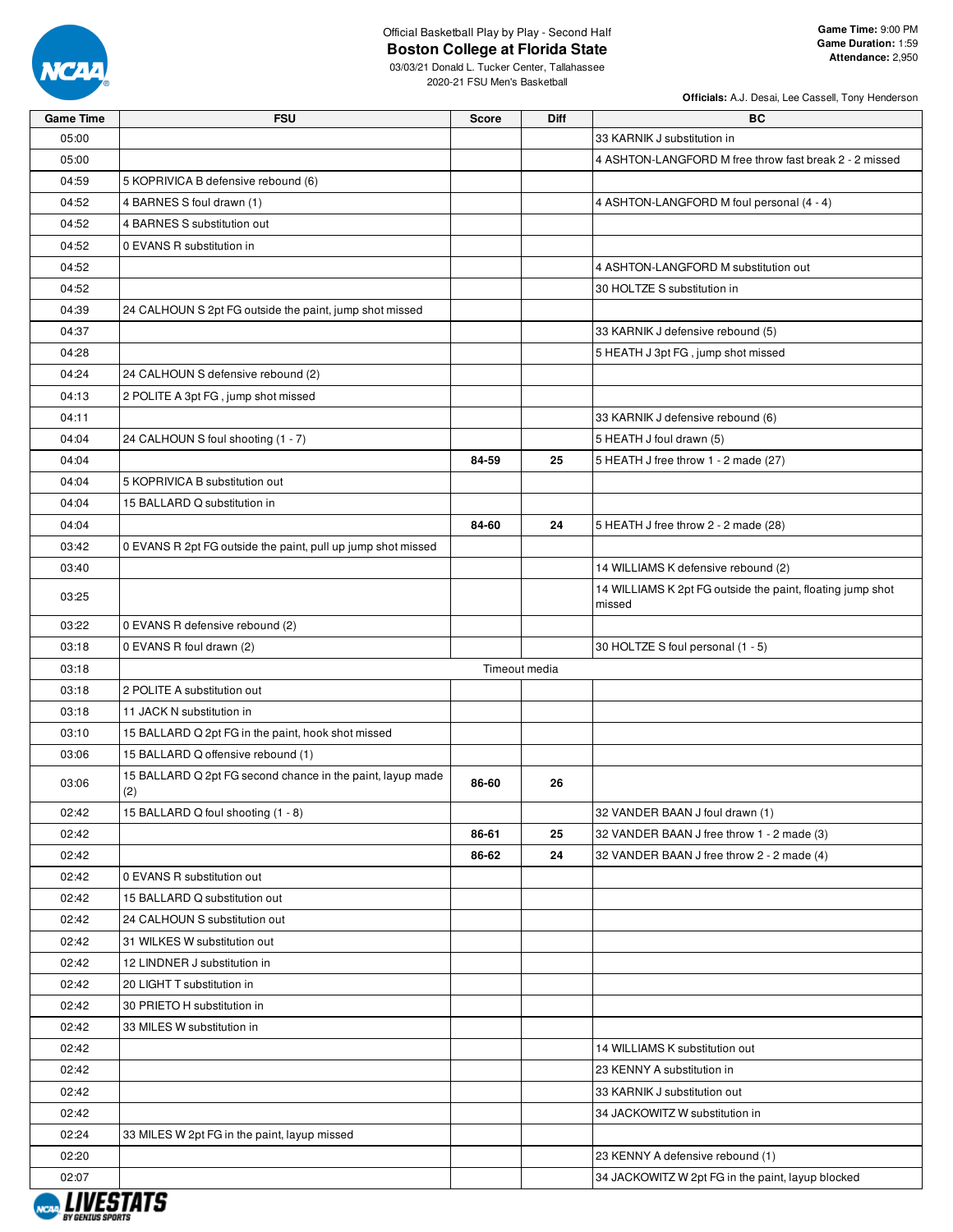

**Game Time:** 9:00 PM **Game Duration:** 1:59 **Attendance:** 2,950

03/03/21 Donald L. Tucker Center, Tallahassee 2020-21 FSU Men's Basketball

| <b>Game Time</b> | <b>FSU</b>                                                                  | <b>Score</b>        | <b>Diff</b> | <b>BC</b>                                                         |
|------------------|-----------------------------------------------------------------------------|---------------------|-------------|-------------------------------------------------------------------|
| 02:07            | 30 PRIETO H block (2)                                                       |                     |             |                                                                   |
| 02:06            |                                                                             |                     |             | offensive rebound (36)                                            |
| 02:04            |                                                                             |                     |             | 34 JACKOWITZ W turnover lost ball (1)                             |
| 01:54            | 12 LINDNER J 2pt FG from turnover in the paint, driving layup<br>made $(4)$ | 88-62               | 26          |                                                                   |
| 01:34            |                                                                             |                     |             | 5 HEATH J 3pt FG, step back jump shot missed                      |
| 01:33            | defensive rebound (33)                                                      |                     |             |                                                                   |
| 01:33            |                                                                             |                     |             | 5 HEATH J substitution out                                        |
| 01:33            |                                                                             |                     |             | 33 KARNIK J substitution in                                       |
| 01:18            | 20 LIGHT T 3pt FG, jump shot missed                                         |                     |             |                                                                   |
| 01:15            | 11 JACK N offensive rebound (2)                                             |                     |             |                                                                   |
| 01:08            | 12 LINDNER J turnover bad pass (1)                                          |                     |             | 32 VANDER BAAN J steal (1)                                        |
| 00:56            |                                                                             |                     |             | 23 KENNY A 3pt FG from turnover, jump shot missed                 |
| 00:53            | 20 LIGHT T defensive rebound (1)                                            |                     |             |                                                                   |
| 00:43            | 33 MILES W 2pt FG in the paint, layup made (2)                              | $90 - 62$           | 28          |                                                                   |
| 00:43            | 12 LINDNER J assist (1)                                                     |                     |             |                                                                   |
| 00:26            |                                                                             | 90-64               | 26          | 30 HOLTZE S 2pt FG in the paint, turnaround jump shot made<br>(2) |
| 00:09            | 30 PRIETO H 3pt FG, jump shot made (3)                                      | 93-64               | 29          |                                                                   |
| 00:09            | 12 LINDNER J assist (2)                                                     |                     |             |                                                                   |
| 00:01            | 12 LINDNER J steal (1)                                                      |                     |             | 30 HOLTZE S turnover bad pass (1)                                 |
|                  |                                                                             | <b>END OF GAME</b>  |             |                                                                   |
|                  |                                                                             | <b>FSU 93-64 BC</b> |             |                                                                   |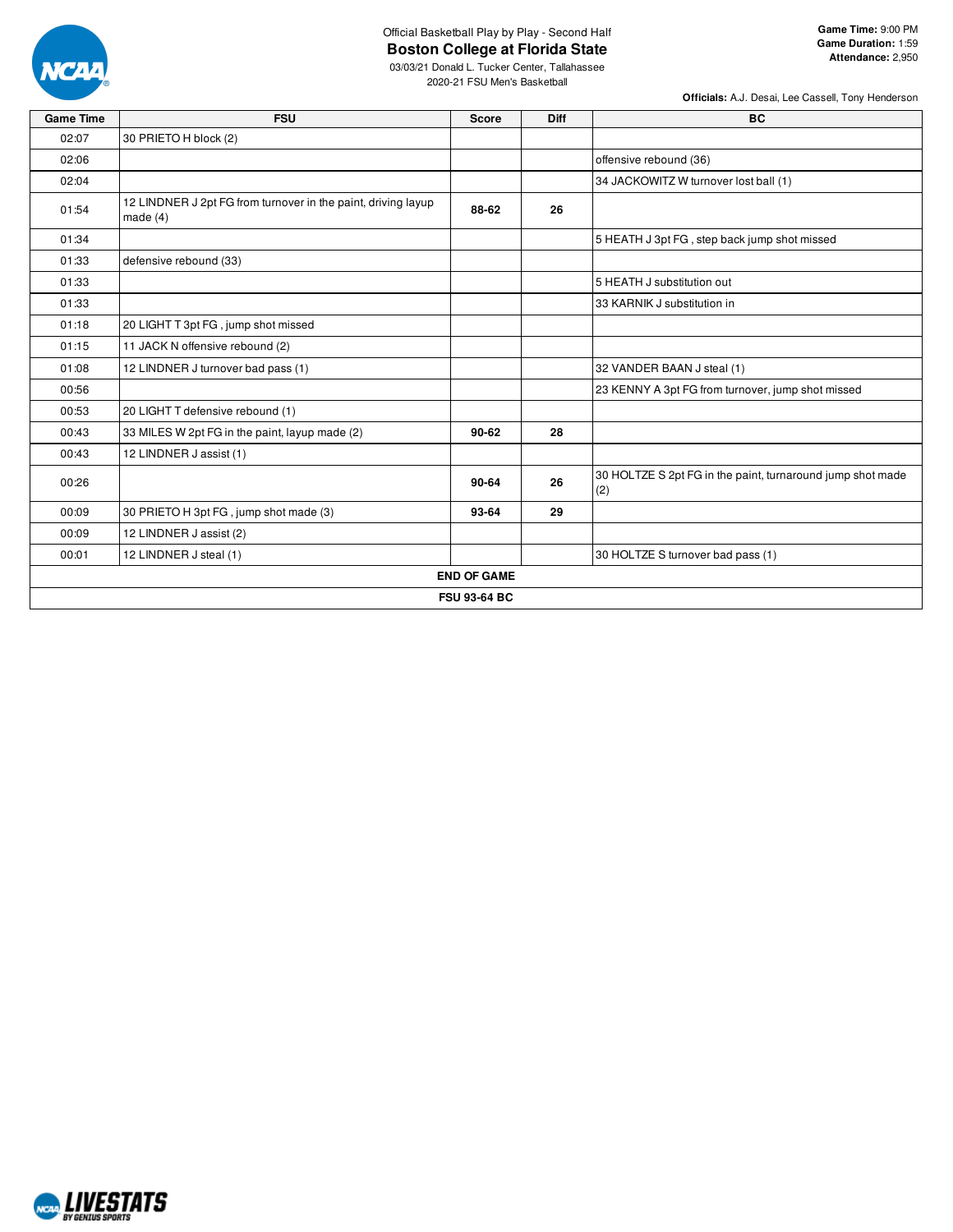

#### Official Basketball Box Score - Second Half **Boston College at Florida State** 03/03/21 Donald L. Tucker Center, Tallahassee

2020-21 FSU Men's Basketball

#### **Officials:** A.J. Desai, Lee Cassell, Tony Henderson

**Shooting By Period 2 nd FG%** 10-29 34.5% **3PT%** 5-16 31.3% **FT%** 4-8 50%

#### **Boston College - 29**

|               |                            |             | FG                 | 3Р      | <b>FT</b>                                                                                                                                                                                                                                                                                                                          |          |          | <b>Rebounds</b> |           | Fouls     | <b>TP</b> |          | AS TO ST        |   |           | <b>Blocks</b> |                                                                                        |         | <b>Shooting By Period</b> |       |
|---------------|----------------------------|-------------|--------------------|---------|------------------------------------------------------------------------------------------------------------------------------------------------------------------------------------------------------------------------------------------------------------------------------------------------------------------------------------|----------|----------|-----------------|-----------|-----------|-----------|----------|-----------------|---|-----------|---------------|----------------------------------------------------------------------------------------|---------|---------------------------|-------|
|               | INO. Name                  | <b>Min</b>  | M-A                | M-A     |                                                                                                                                                                                                                                                                                                                                    |          |          | M-A OR DR TOT   | <b>PF</b> | <b>FD</b> |           |          |                 |   | <b>BS</b> | BA            | $+/-$                                                                                  | 2nd FG% | 10-29                     | 34.5% |
|               | <b>Frederick Scott</b>     | F<br>06:29  | $0 - 4$            | $0 - 1$ | $0-0$                                                                                                                                                                                                                                                                                                                              | 2        | 0        | 2               |           | $\Omega$  |           | $\Omega$ |                 |   | 0         | 2             | $-15$                                                                                  | 3PT%    | $5 - 16$                  | 31.3% |
| 33            | James Karnik               | 08:59<br>C. | $0-0$              | $0 - 0$ | $ 0-0 $ 0                                                                                                                                                                                                                                                                                                                          |          | 3        | 3               | $\Omega$  | 0         |           | $\Omega$ | $\Omega$        | 0 | $\Omega$  | $\Omega$      | -8                                                                                     | FT%     | $4 - 8$                   | 50%   |
|               | Makai Ashton-Langford<br>G | 12:22       | $1 - 4$            | $0 - 3$ | $0 - 2$                                                                                                                                                                                                                                                                                                                            | 0        |          |                 |           | 2         |           |          |                 |   | 0         | 0             | $-11$                                                                                  | GM FG%  | $10 - 29$                 | 34.5% |
| 5.            | Jay Heath<br>G             | 18:27       | $5-9$              |         | $5-8$   2-4                                                                                                                                                                                                                                                                                                                        | $\Omega$ |          |                 |           | 5         |           |          | $\Omega$        | 0 | 0         | 0             | -8                                                                                     | 3PT%    | $5 - 16$                  | 31.3% |
| 15            | G<br>DeMarr Langford       | 13:24       | $0 - 2$            | 0-0     | $0-0$                                                                                                                                                                                                                                                                                                                              | $\Omega$ | $\Omega$ | 0               | 0         | 0         |           | 0        | 3               | 2 | $\Omega$  |               | -11                                                                                    | FT%     | $4 - 8$                   | 50.0% |
|               | CJ Felder                  | 09:31       | $2 - 3$            | $0 - 1$ | $ 0-0 $                                                                                                                                                                                                                                                                                                                            |          |          | $\mathbf{P}$    | $\Omega$  | $\Omega$  |           | $\Omega$ |                 | 0 | 0         | $\Omega$      | 5                                                                                      |         | Dead Ball Rebounds: 2,    |       |
| 32            | Justin Vander Baan         | 11:33       | $1 - 1$            | $0-0$   | $2-2$                                                                                                                                                                                                                                                                                                                              |          | 3        | 4               | 0         |           | 4         | $\Omega$ |                 |   | 0         | 0             | 2                                                                                      |         |                           |       |
| 14            | Kamari Williams            | 07:23       | $0 - 2$            | $0 - 1$ | $\begin{bmatrix} 0 & -0 & 0 \\ 0 & -0 & 0 \\ 0 & 0 & 0 \\ 0 & 0 & 0 \\ 0 & 0 & 0 \\ 0 & 0 & 0 \\ 0 & 0 & 0 \\ 0 & 0 & 0 \\ 0 & 0 & 0 \\ 0 & 0 & 0 & 0 \\ 0 & 0 & 0 & 0 \\ 0 & 0 & 0 & 0 \\ 0 & 0 & 0 & 0 \\ 0 & 0 & 0 & 0 & 0 \\ 0 & 0 & 0 & 0 & 0 \\ 0 & 0 & 0 & 0 & 0 \\ 0 & 0 & 0 & 0 & 0 & 0 \\ 0 & 0 & 0 & 0 & 0 & 0 \\ 0 & $ |          |          |                 |           | $\Omega$  |           | 2        | 2               |   | $\Omega$  | 0             |                                                                                        |         |                           |       |
| 23            | Andrew Kenny               | 04:18       | $0 - 2$            |         | $0-2$ $0-0$ 0                                                                                                                                                                                                                                                                                                                      |          |          |                 | 0         | 0         |           | 0        |                 |   | 0         |               | -2                                                                                     |         |                           |       |
| 30            | Sam Holtze                 | 04:52       | $1 - 1$            | $0 - 0$ | $10-0$                                                                                                                                                                                                                                                                                                                             | $\Omega$ | $\Omega$ | $\Omega$        |           | $\Omega$  |           | $\Omega$ |                 | 0 | $\Omega$  | $\Omega$      | -3                                                                                     |         |                           |       |
| 34            | Will Jackowitz             | 02:42       | $0 - 1$            |         | $0-0$ $0-0$ $0$                                                                                                                                                                                                                                                                                                                    |          | $\Omega$ | 0               | 0         | $\Omega$  |           | $\Omega$ |                 | 0 | 0         |               | -5                                                                                     |         |                           |       |
| Team          |                            |             |                    |         |                                                                                                                                                                                                                                                                                                                                    | 2        |          | 3               |           |           | $\Omega$  |          |                 |   |           |               |                                                                                        |         |                           |       |
| <b>Totals</b> |                            |             | $10-29$ 5-16 4-8 6 |         |                                                                                                                                                                                                                                                                                                                                    |          | 12       | 18              | 5         | 8         | 29        | 4        | 12 <sup>°</sup> | 6 | 0         | 5             | $-11$                                                                                  |         |                           |       |
|               |                            |             |                    |         |                                                                                                                                                                                                                                                                                                                                    |          |          |                 |           |           |           |          |                 |   |           |               | $T \sim 1$ , where $T \sim 1$ , $T \sim 1$ , $\sim 1$ , $\sim 1$ , $\sim 1$ , $\sim 1$ |         |                           |       |

#### **Florida State - 40**

**Technical Fouls:**:NONE

|               |                        |       | FG      | 3P       | FT      |          | <b>Rebounds</b> |                |              | <b>Fouls</b> | <b>TP</b> | <b>AS</b> | <b>TO</b> | <b>ST</b> |             | <b>Blocks</b> |       |                |
|---------------|------------------------|-------|---------|----------|---------|----------|-----------------|----------------|--------------|--------------|-----------|-----------|-----------|-----------|-------------|---------------|-------|----------------|
|               | NO. Name               | Min   | M-A     | M-A      | M-A     | OR.      | <b>DR</b>       | тот            | PF           | <b>FD</b>    |           |           |           |           | <b>BS</b>   | <b>BA</b>     | $+/-$ | 2 <sup>n</sup> |
| 30            | F<br>Harrison Prieto   | 02:42 | 1-1     | $1 - 1$  | $0 - 0$ | 0        | 0               | 0              | $\Omega$     | $\Omega$     | 3         | 0         | $\Omega$  | $\Omega$  |             | $\Omega$      | 5     |                |
| 33            | <b>Will Miles</b><br>F | 02:42 | $1 - 2$ | $0 - 0$  | $0 - 0$ | $\Omega$ | $\Omega$        | $\mathbf 0$    | $\mathbf{0}$ | $\mathbf{0}$ | 2         | 0         | 0         | 0         | 0           | $\mathbf 0$   | 5     |                |
| 0             | RayQuan Evans<br>G     | 07:44 | $0 - 1$ | $0-0$    | $0 - 0$ | 0        |                 | 1              | 0            |              | 0         | 2         |           |           |             | $\Omega$      | 4     | GI             |
| 12            | Justin Lindner<br>G    | 02:42 | $1 - 1$ | $0 - 0$  | $0 - 0$ | $\Omega$ | $\Omega$        | $\mathbf 0$    | 0            | 0            | 2         | 2         |           |           | 0           | $\mathbf 0$   | 5     |                |
| 20            | Travis Light<br>G      | 02:42 | $0 - 1$ | $0 - 1$  | $0 - 0$ | 0        |                 | 1              | 0            | $\Omega$     | 0         | 0         | 0         | 0         | 0           | 0             | 5     |                |
| 5             | Balsa Koprivica        | 11:17 | $1 - 2$ | $0 - 0$  | $0 - 0$ |          | 3               | 4              | 2            |              | 2         | 0         |           | 0         | 1           | $\mathbf 0$   | 8     |                |
| 4             | <b>Scottie Barnes</b>  | 09:34 | $2 - 5$ | $0 - 1$  | $0 - 0$ |          |                 | 2              | 2            |              | 4         |           | 2         | 0         |             | 0             | 2     |                |
| 11            | Nathanael Jack         | 07:03 | $2 - 4$ | $1 - 3$  | $0 - 0$ |          |                 | $\overline{2}$ |              | 0            | 5         | 0         | 0         | 0         | 0           | $\mathbf 0$   |       |                |
| 24            | Sardaar Calhoun        | 06:03 | $0 - 1$ | $0 - 0$  | $0 - 0$ | 0        |                 | 1              |              | 0            | 0         | 0         | 0         | 0         | $\Omega$    | $\Omega$      | -6    |                |
| 31            | <b>Wyatt Wilkes</b>    | 09:27 | $0 - 0$ | $0-0$    | $0-0$   | $\Omega$ | $\mathbf{2}$    | $\mathbf{2}$   | $\mathbf 0$  | 0            | 0         |           | 2         | 0         | $\mathbf 0$ | $\Omega$      | -6    |                |
| 15            | Quincy Ballard         | 04:40 | $1-2$   | $0-0$    | $0 - 0$ |          | 0               |                |              | 0            | 2         | 0         | 0         | 0         | 0           | $\Omega$      | -4    |                |
|               | RaiQuan Gray           | 07:51 | $4 - 4$ | $1 - 1$  | $0 - 0$ | $\Omega$ |                 | 1              | $\mathbf{0}$ | 0            | 9         |           | 3         |           | 0           | $\mathbf 0$   | 12    |                |
| 2             | Anthony Polite         | 12:57 | $2 - 4$ | $0 - 1$  | $1 - 1$ | $\Omega$ | 2               | $\overline{c}$ | 0            | 2            | 5         |           | 0         | 3         | 0           | $\Omega$      | 10    |                |
| 23            | M.J. Walker            | 11:15 | $2 - 5$ | $2 - 4$  | $0 - 0$ |          | $\Omega$        |                |              | 0            | 6         |           | 0         | 0         | 1           | $\mathbf 0$   | 12    |                |
| 34            | <b>Tanor Ngom</b>      | 01:21 | $0 - 1$ | $0-0$    | $0-0$   | 0        |                 |                | 0            | 0            | 0         | 0         | 0         | 0         | 0           | $\Omega$      | 2     |                |
| Team          |                        |       |         |          |         | 0        |                 |                |              |              | $\Omega$  |           | $\Omega$  |           |             |               |       |                |
| <b>Totals</b> |                        |       | $17-34$ | $5 - 12$ | $1 - 1$ | 5        | 15              | 20             | 8            | 5            | 40        | 9         | 10        | 6         | 5           | 0             | 11    |                |

**Shooting By Period nd FG%** 17-34 50.0% **3PT%** 5-12 41.7% **FT%** 1-1 100% **GM FG%** 17-34 50.0% **3PT%** 5-12 41.7% **FT%** 1-1 100.0% Dead Ball Rebounds: 0, 0

**BC FSU Biggest** lead  $\frac{\text{st}}{\text{20:00}}$  29 (2<sup>nd</sup> 6:28) **Best Scoring Run** 6(2<sup>nd</sup> 13:34) 9(2<sup>n</sup>  $9(2^{nd} 6:28)$ **Lead Changes** | 0 **Times Tied** 0 **Time with Lead** 00:00 19:27

| <b>Points from</b>    | ВC | <b>FSU</b> | <b>Period by Period Scoring</b> |     |     |     |  |  |  |  |  |  |
|-----------------------|----|------------|---------------------------------|-----|-----|-----|--|--|--|--|--|--|
| <b>Turnovers</b>      | 2  | 19         |                                 | 1st | 2nd | ΤΩΤ |  |  |  |  |  |  |
| Paint                 | 8  | 22         |                                 |     |     |     |  |  |  |  |  |  |
| <b>Second Chancel</b> |    | 6          | <b>BC</b>                       | 35  | 29  | 64  |  |  |  |  |  |  |
| <b>Fast Breaks</b>    | 2  | 5          | <b>FSU</b>                      |     |     |     |  |  |  |  |  |  |
| <b>Bench</b>          | 10 | 33         |                                 | 53  | 40  | 93  |  |  |  |  |  |  |

**Technical Fouls:**:NONE

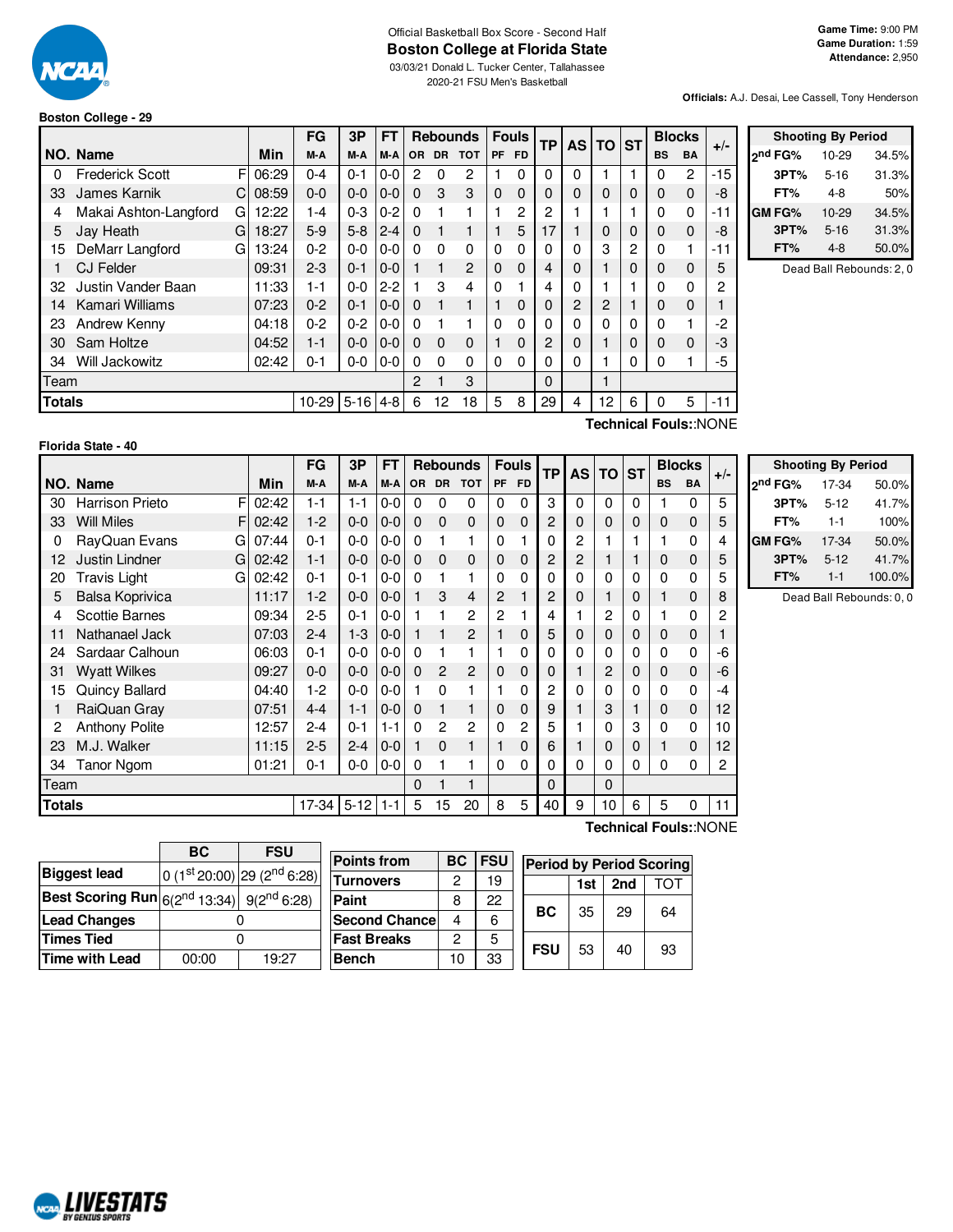

**Officials:** A.J. Desai, Lee Cassell, Tony Henderson

{ Players => 0, 1, 2, 4, 5, 10, 11, 12, 15, 20, 23, 24, 30, 31, 33, 34, 40,  $42, 44$ ; } FG Types => All; Results => All;

{ Players => 0, 1, 4, 5, 10, 11, 12, 13, 14, 15, 20, 22, 23, 25, 30, 32, 33, 34, 41; } FG Types => All; Results => All;



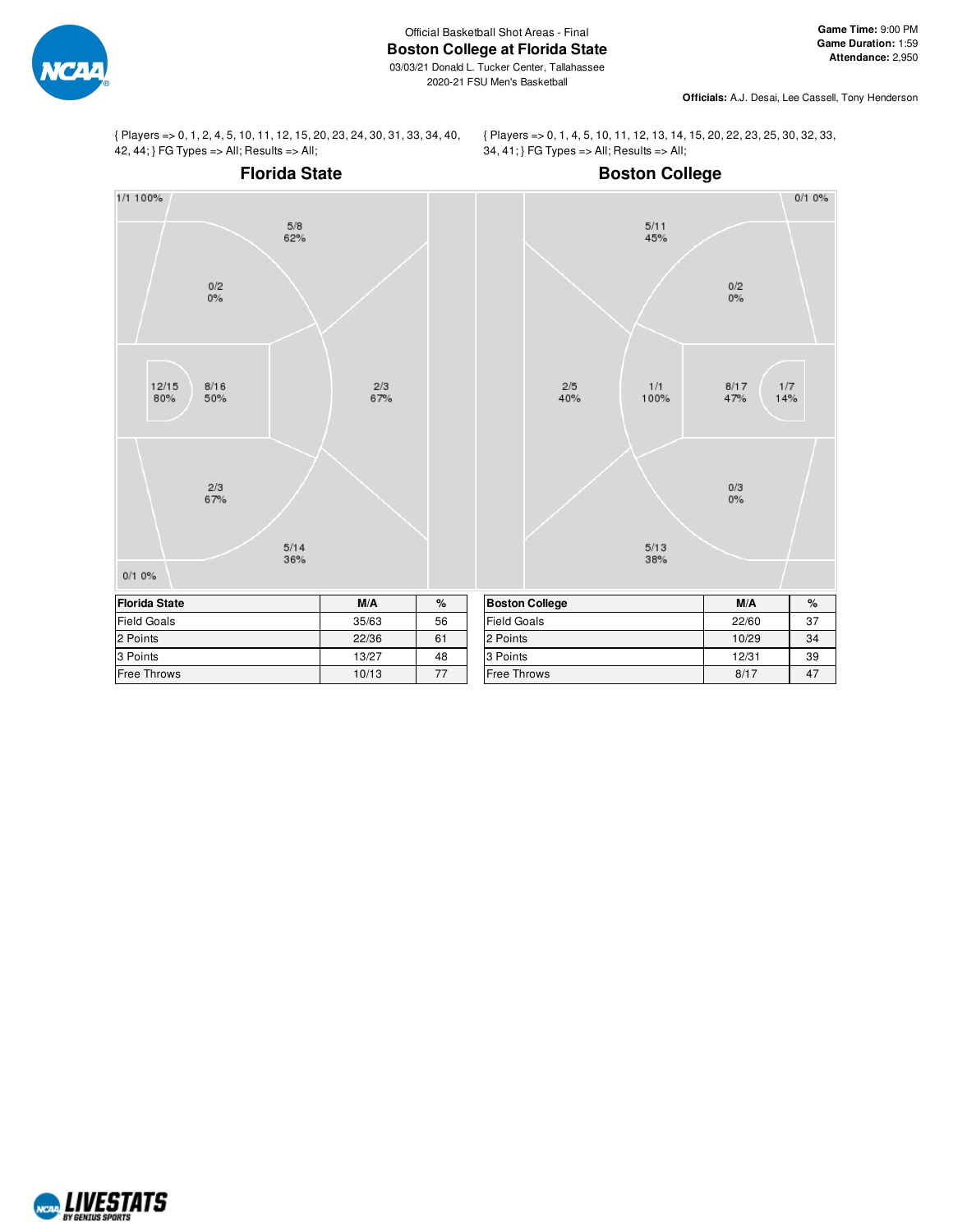

03/03/21 Donald L. Tucker Center, Tallahassee 2020-21 FSU Men's Basketball

## **Boston College**

**Officials:** A.J. Desai, Lee Cassell, Tony Henderson

|                | POULON VONVY           |       |             |              |            |       |                    |      |                |                |                |    |                 |    |               |                |                  |  |  |
|----------------|------------------------|-------|-------------|--------------|------------|-------|--------------------|------|----------------|----------------|----------------|----|-----------------|----|---------------|----------------|------------------|--|--|
| <b>No</b>      | Name                   |       | <b>Mins</b> | <b>Score</b> |            |       | <b>Points Diff</b> |      | Points per Min |                | <b>Assists</b> |    | <b>Rebounds</b> |    | <b>Steals</b> |                | <b>Turnovers</b> |  |  |
|                |                        | On    | <b>Off</b>  | On           | <b>Off</b> | On    | Off                | On.  | Off            | On             | Off            | On | <b>Off</b>      | On | Off           | On             | <b>Off</b>       |  |  |
| $\mathbf 0$    | <b>Frederick Scott</b> | 21:24 | 18:36       | $35 - 54$    | $29 - 39$  | $-19$ | $-10$              | 1.64 | .56            |                | 3              | 19 | 17              | 6  | 3             | 12             |                  |  |  |
|                | <b>CJ Felder</b>       | 21:02 | 18:58       | $38 - 50$    | $26 - 43$  | $-12$ | $-17$              | 1.81 | .37            | 6              | 4              | 18 | 18              | 4  | 5             | 13             | 10 <sup>1</sup>  |  |  |
| $\overline{4}$ | Makai Ashton-Langford  | 23:48 | 16:12       | $37 - 52$    | $27 - 41$  | $-15$ | $-14$              | .55  | .67            | 6              | 4              | 23 | 13              | 4  | 5             | 12             | ۱1               |  |  |
| 5              | Jay Heath              | 36:44 | 03:16       | $57 - 85$    | $7 - 8$    | $-28$ | $-1$               | 1.55 | 2.14           | 9              |                | 33 | 3               | 8  |               | 21             | $\overline{2}$   |  |  |
| 14             | Kamari Williams        | 17:30 | 22:30       | $26 - 44$    | $38 - 49$  | $-18$ | $-11$              | 1.49 | .69            | 4              | 6              | 16 | 20              | 4  | 5             |                | 12               |  |  |
| 15             | DeMarr Langford        | 31:48 | 08:12       | $52 - 75$    | $12 - 18$  | $-23$ | $-6$               | 1.64 | 1.46           | 8              | $\overline{2}$ | 27 | 9               | 8  |               | 19             | 4                |  |  |
| 23             | Andrew Kenny           | 04:18 | 35:42       | $8 - 10$     | $56 - 83$  | $-2$  | $-27$              | 1.86 | .57            | $\overline{2}$ | 8              | 4  | 32              |    | 8             | 3              | 20               |  |  |
| 30             | Sam Holtze             | 04:52 | 35:08       | $6 - 9$      | $58 - 84$  | -3    | $-26$              | 1.23 | 1.65           | $\Omega$       | 10             | 5  | 31              |    | 8             | $\overline{2}$ | 21               |  |  |
| 32             | Justin Vander Baan     | 14:26 | 25:34       | $24 - 28$    | $40 - 65$  | -4    | $-25$              | 1.66 | .56            | 2              | 8              | 15 | 21              | 3  | 6             | 8              | 15               |  |  |
| 33             | James Karnik           | 21:26 | 18:34       | $35 - 51$    | $29 - 42$  | $-16$ | $-13$              | 1.63 | 1.56           | 6              | 4              | 18 | 18              | 5  | 4             | 12             | 11               |  |  |
| 34             | Will Jackowitz         | 02:42 | 37:18       | $2 - 7$      | $62 - 86$  | -5    | $-24$              | 0.74 | .66            | 0              | 10             | 2  | 34              |    | 8             | 2              | 21               |  |  |

#### **Florida State**

| <b>No</b>      | <b>Name</b>            |       | <b>Mins</b> |           | <b>Score</b> |                | <b>Points Diff</b> |      | Points per Min |                | <b>Assists</b> |                | <b>Rebounds</b> |                | <b>Steals</b> |    | <b>Turnovers</b> |
|----------------|------------------------|-------|-------------|-----------|--------------|----------------|--------------------|------|----------------|----------------|----------------|----------------|-----------------|----------------|---------------|----|------------------|
|                |                        | On    | Off         | On        | Off          | On             | Off                | On   | Off            | On             | Off            | On             | Off             | On             | Off           | On | Off              |
| $\Omega$       | RayQuan Evans          | 15:47 | 24:13       | $35 - 27$ | $58 - 37$    | 8              | 21                 | 2.22 | 2.40           | 6              | 13             | 12             | 23              | 3              | 6             | 3  | 14               |
|                | RaiQuan Gray           | 18:33 | 21:27       | $59 - 27$ | $34 - 37$    | 32             | -3                 | 3.18 | 1.59           | 13             | 6              | 13             | 22              | 5              | 4             | 10 | 7                |
| $\overline{2}$ | <b>Anthony Polite</b>  | 25:26 | 14:34       | $65 - 40$ | $28 - 24$    | 25             | 4                  | 2.56 | 1.92           | 13             | 6              | 22             | 13              | 6              | 3             | 11 | 6                |
| 4              | Scottie Barnes         | 21:31 | 18:29       | $51 - 35$ | $42 - 29$    | 16             | 13                 | 2.37 | 2.27           | 11             | 8              | 20             | 15              | 5              | 4             | 13 | 4                |
| 5              | Balsa Koprivica        | 22:31 | 17:29       | $51 - 43$ | $42 - 21$    | 8              | 21                 | 2.26 | 2.40           | 12             |                | 21             | 14              | 5              | 4             | 9  | 8                |
| 11             | Nathanael Jack         | 12:08 | 27:52       | $24 - 22$ | $69 - 42$    | $\overline{2}$ | 27                 | 1.98 | 2.48           | 6              | 13             | 11             | 24              | 3              | 6             | 6  | 11               |
| 12             | Justin Lindner         | 05:08 | 34:52       | $11 - 4$  | $82 - 60$    |                | 22                 | 2.14 | 2.35           | $\overline{c}$ | 17             | 5              | 30              |                | 8             |    | 16               |
| 15             | Quincy Ballard         | 04:40 | 35:20       | $7 - 11$  | $86 - 53$    | $-4$           | 33                 | 1.50 | 2.43           |                | 18             | $\overline{4}$ | 31              | $\overline{2}$ |               | 3  | 14               |
| 20             | <b>Travis Light</b>    | 05:08 | 34:52       | $11 - 4$  | $82 - 60$    |                | 22                 | 2.14 | 2.35           | $\overline{2}$ | 17             | 5              | 30              |                | 8             |    | 16               |
| 23             | M.J. Walker            | 23:44 | 16:16       | $65 - 38$ | $28 - 26$    | 27             | $\overline{2}$     | 2.74 | 1.72           | 13             | 6              | 19             | 16              | 6              | 3             | 11 | 6                |
| 24             | Sardaar Calhoun        | 11:08 | 28:52       | $17 - 22$ | $76 - 42$    | -5             | 34                 | 1.53 | 2.63           | 4              | 15             | 11             | 24              | 2              |               | 5  | 12               |
| 30             | <b>Harrison Prieto</b> | 05:08 | 34:52       | $11 - 4$  | $82 - 60$    | $\overline{7}$ | 22                 | 2.14 | 2.35           | 2              | 17             | 5              | 30              |                | 8             |    | 16               |
| 31             | <b>Wyatt Wilkes</b>    | 16:19 | 23:41       | $23 - 33$ | $70 - 31$    | $-10$          | 39                 | 1.41 | 2.96           | 4              | 15             | 17             | 18              | 3              | 6             | 6  | 11               |
| 33             | <b>Will Miles</b>      | 05:08 | 34:52       | $11 - 4$  | $82 - 60$    |                | 22                 | 2.14 | 2.35           | $\overline{2}$ | 17             | 5              | 30              |                | 8             |    | 16               |
| 34             | Tanor Ngom             | 07:41 | 32:19       | $24 - 6$  | $69 - 58$    | 18             | 11                 | 3.12 | 2.14           | 4              | 15             | 5              | 30              |                | 8             | 4  | 13               |

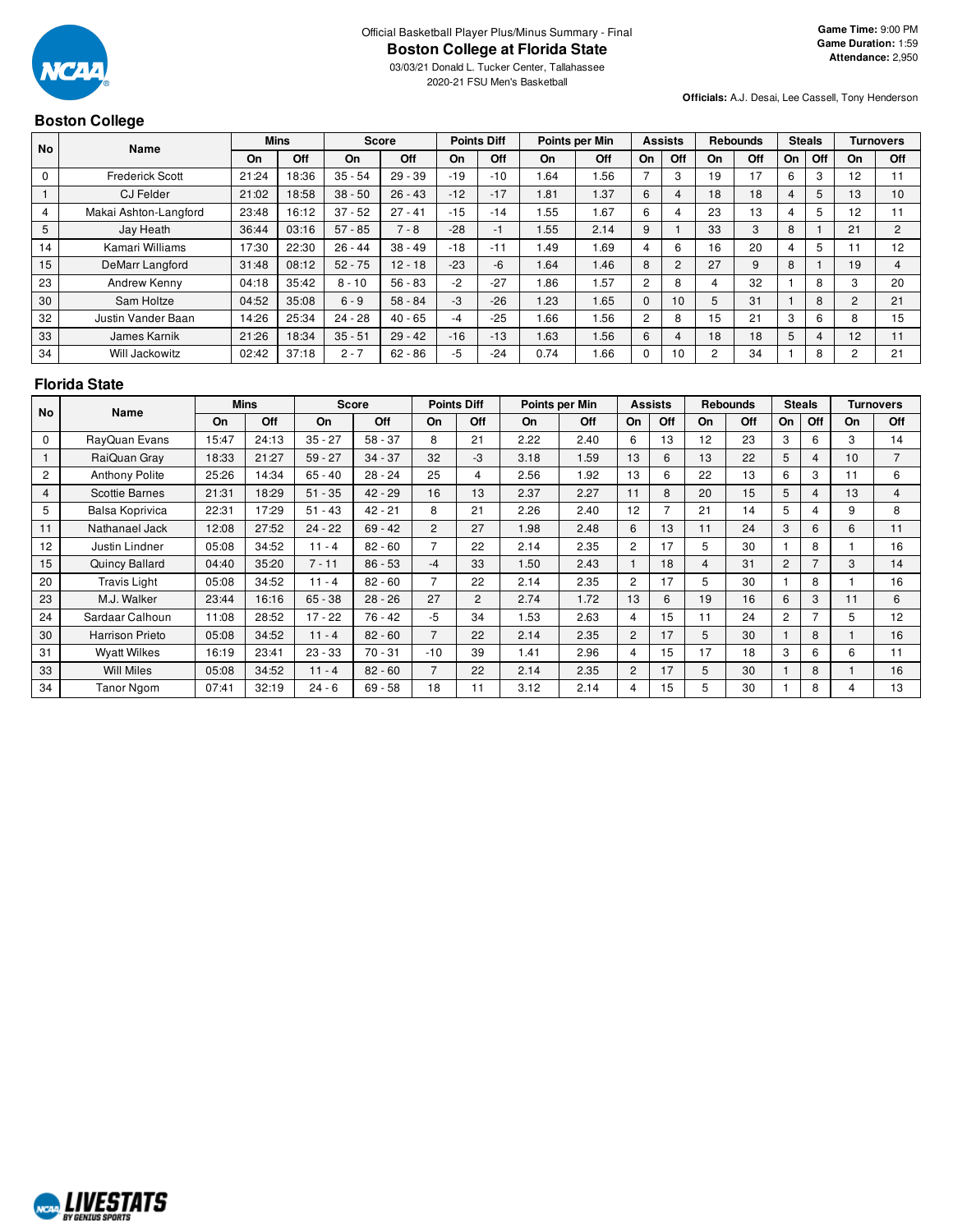

**Officials:** A.J. Desai, Lee Cassell, Tony Henderson

#### Players => 0, 1, 4, 5, 10, 11, 12, 13, 14, 15, 20, 22, 23, 25, 30, 32, 33, 34, 41FG Types=>AllResults=>All **Boston College**



**Blow Up Chart**



| ш. | , made | . | <b>IVI</b> |
|----|--------|---|------------|
|    |        |   |            |
|    |        |   |            |

N - Player Number

| <b>Boston College</b> | M/A   | %  | <b>Boston College</b>    | M/A      | $\%$ |
|-----------------------|-------|----|--------------------------|----------|------|
| Field Goals           | 22/60 | 37 | Points in the Paint      | 18(9/24) | 38   |
| 2 Points              | 10/29 | 34 | <b>Fast Break Points</b> | 6(3/9)   | 33   |
| 3 Points              | 12/31 | 39 | Second Chance Points     | 9(5/10)  | 50   |
| <b>Free Throws</b>    | 8/17  | 47 | <b>Effective FG%</b>     | 47       |      |

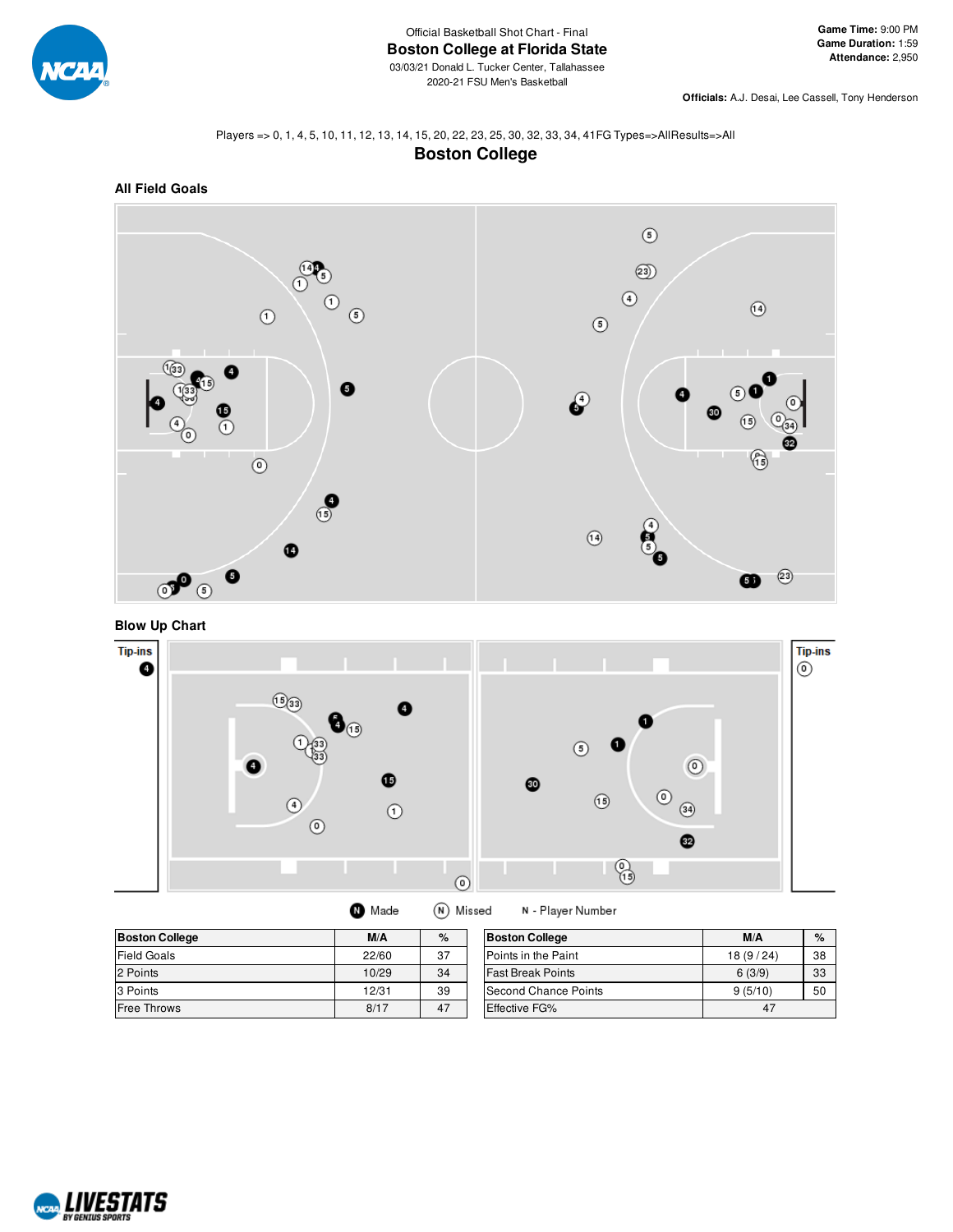

2020-21 FSU Men's Basketball

**Officials:** A.J. Desai, Lee Cassell, Tony Henderson

Players => 0, 1, 2, 4, 5, 10, 11, 12, 15, 20, 23, 24, 30, 31, 33, 34, 40, 42, 44FG Types=>AllResults=>All









| <b>Florida State</b> | M/A   | %  | <b>Florida State</b> | M/A       | $\%$ |
|----------------------|-------|----|----------------------|-----------|------|
| Field Goals          | 35/63 | 56 | Points in the Paint  | 40(20/31) | 65   |
| 2 Points             | 22/36 | 61 | lFast Break Points   | 19(11/11) | 100  |
| 3 Points             | 13/27 | 48 | Second Chance Points | 9(5/8)    | 63   |
| <b>Free Throws</b>   | 10/13 | 77 | Effective FG%        | 66        |      |

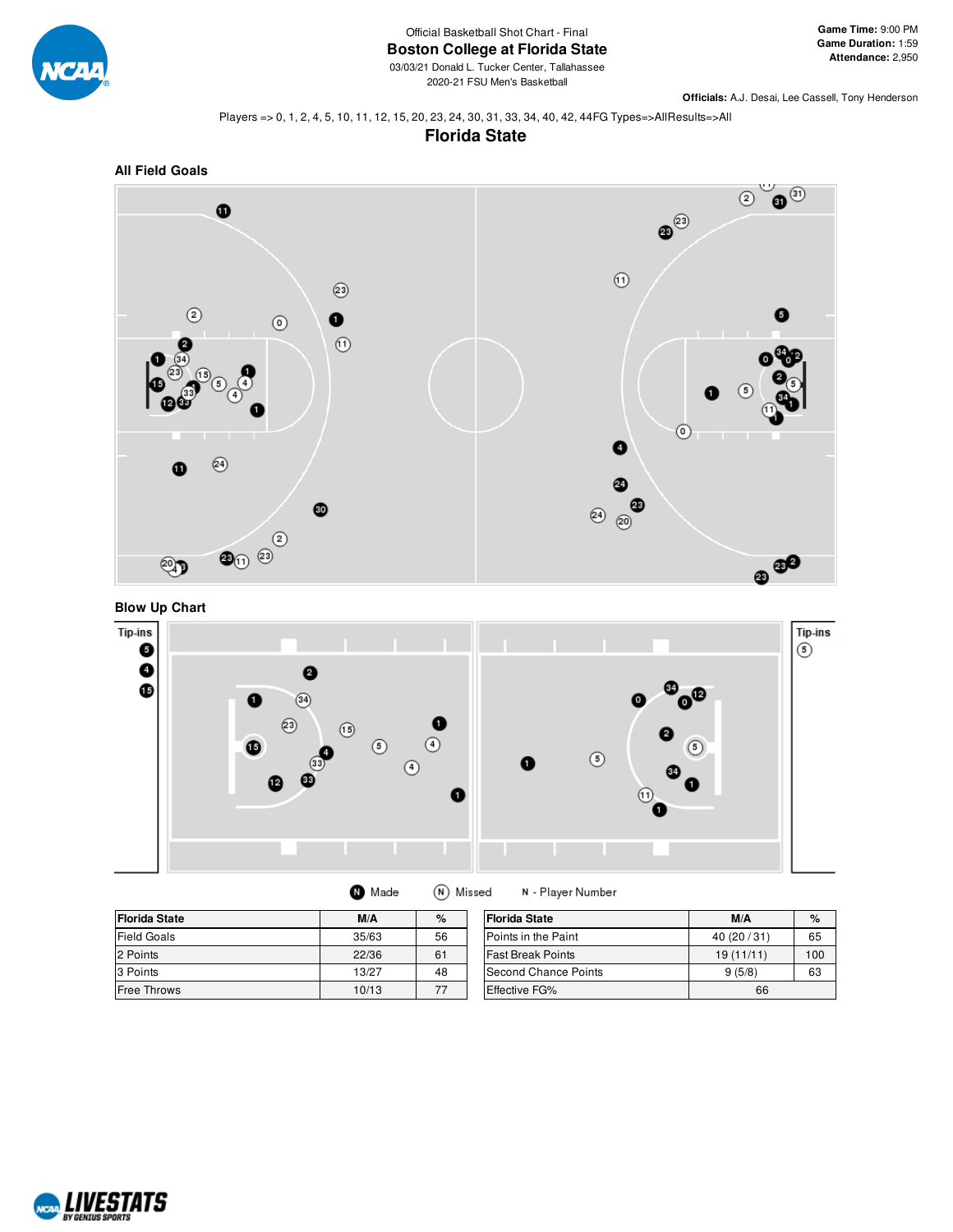

**Boston College**

# Official Basketball Rotations Summary - Final **Boston College at Florida State**

03/03/21 Donald L. Tucker Center, Tallahassee 2020-21 FSU Men's Basketball

| Lineup                                                                            | Quarter<br><b>On</b>  | Time<br><b>On</b> | Quarter<br>Off | Time<br>Off | Time on<br>Court | <b>Score</b> | <b>Score</b><br><b>Diff</b> | <b>Reb StilTov Ass</b>  |              |                |                | <b>PPP</b> |
|-----------------------------------------------------------------------------------|-----------------------|-------------------|----------------|-------------|------------------|--------------|-----------------------------|-------------------------|--------------|----------------|----------------|------------|
| 0- Scott F/4- Ashton-Langford M/5- Heath J/15- Langford D/33- Karnik J/           | $\mathbf{1}$          | 20:00             | $\mathbf{1}$   | 13:39       | 06:21            | $13 - 16$    | $-3$                        | 5                       | $\mathbf{1}$ | $\mathbf{2}$   | 3              | 1.1818     |
| 1- Felder C/5- Heath J/14- Williams K/15- Langford D/32- Vander Baan<br>J/        | $\mathbf{1}$          | 13:39             | $\mathbf{1}$   | 12:22       | 01:17            | $3 - 3$      | 0                           | $\mathbf 0$             | $\mathbf 0$  | $\mathbf{1}$   | 0              | 1.5000     |
| 1- Felder C/4- Ashton-Langford M/5- Heath J/14- Williams K/32- Vander<br>Baan J/  | $\mathbf{1}$          | 12:22             | $\mathbf{1}$   | 10:46       | 01:36            | $0 - 6$      | -6                          | $\overline{c}$          | $\mathbf 0$  | $\mathbf{1}$   | $\Omega$       | 0.0000     |
| 0- Scott F/4- Ashton-Langford M/14- Williams K/15- Langford D/33-<br>Karnik J/    | $\mathbf{1}$          | 10:46             | $\mathbf{1}$   | 10:00       | 00:46            | $2 - 1$      | $\mathbf{1}$                | $\mathbf{1}$            | 0            | $\mathbf{1}$   | 0              | 1.0000     |
| 0- Scott F/ 1- Felder C/ 4- Ashton-Langford M/ 15- Langford D/ 33- Karnik J/      | $\mathbf{1}$          | 10:00             | $\mathbf{1}$   | 09:03       | 00:57            | $3 - 2$      | 1                           | $\mathbf{2}$            | $\pmb{0}$    | $\mathbf 0$    | $\mathbf{1}$   | 2.0833     |
| 0- Scott F/ 1- Felder C/ 5- Heath J/ 15- Langford D/ 33- Karnik J/                | $\mathbf{1}$          | 09:03             | $\mathbf{1}$   | 08:51       | 00:12            | $1 - 0$      | $\mathbf{1}$                | $\mathbf 0$             | $\pmb{0}$    | $\mathbf{1}$   | 0              | 0.6944     |
| 1- Felder C/5- Heath J/14- Williams K/15- Langford D/33- Karnik J/                | $\mathbf{1}$          | 08:51             | $\mathbf{1}$   | 07:11       | 01:40            | $0 - 5$      | $-5$                        | $\mathbf 0$             | $\pmb{0}$    | $\overline{2}$ | 0              | 0.0000     |
| 0- Scott F/ 1- Felder C/ 5- Heath J/ 15- Langford D/ 33- Karnik J/                | $\mathbf{1}$          | 07:11             | $\mathbf{1}$   | 06:34       | 00:37            | $0 - 1$      | $-1$                        | $\mathbf{1}$            | $\pmb{0}$    | $\mathbf{1}$   | $\Omega$       | 0.0000     |
| 0- Scott F/1- Felder C/5- Heath J/14- Williams K/15- Langford D/                  | $\mathbf{1}$          | 06:34             | $\mathbf{1}$   | 03:29       | 03:05            | $7 - 11$     | $-4$                        | 3                       | $\mathbf{1}$ | $\mathbf{1}$   | $\overline{2}$ | 1.2868     |
| 0- Scott F/4- Ashton-Langford M/5- Heath J/15- Langford D/33- Karnik J/           | $\mathbf{1}$          | 03:29             | $\mathbf{1}$   | 02:07       | 01:22            | $2 - 1$      | $\mathbf{1}$                | $\overline{\mathbf{4}}$ | $\pmb{0}$    | $\mathbf{1}$   | 0              | 0.6944     |
| 0- Scott F/1- Felder C/4- Ashton-Langford M/5- Heath J/15- Langford D/            | $\mathbf{1}$          | 02:07             | $\mathbf{1}$   | 01:43       | 00:24            | $2 - 0$      | $\overline{c}$              | $\mathbf 0$             | $\pmb{0}$    | $\mathbf 0$    | $\Omega$       | 2.0000     |
| 0- Scott F/1- Felder C/5- Heath J/14- Williams K/15- Langford D/                  | $\mathbf{1}$          | 01:43             | $\mathbf{1}$   | 00:52       | 00:50            | $2 - 4$      | $-2$                        | 0                       | $\pmb{0}$    | $\mathbf 0$    | $\Omega$       | 1.0638     |
| 1- Felder C/5- Heath J/14- Williams K/15- Langford D/33- Karnik J/                | $\mathbf{1}$          | 00:52             | $\mathbf{1}$   | 00:20       | 00:32            | $0 - 3$      | $-3$                        | 0                       | $\mathsf 0$  | $\mathbf 0$    | 0              | 0.0000     |
| 0- Scott F/1- Felder C/5- Heath J/14- Williams K/15- Langford D/                  | $\mathbf{1}$          | 00:20             | $\overline{c}$ | 20:00       | 00:21            | $0 - 0$      | $\Omega$                    | $\mathbf 0$             | $\mathbf{1}$ | $\Omega$       | $\Omega$       | 0.0000     |
| 0- Scott F/4- Ashton-Langford M/5- Heath J/15- Langford D/33- Karnik J/           | $\overline{2}$        | 20:00             | $\overline{c}$ | 16:50       | 03:10            | $3 - 12$     | -9                          | $\Omega$                | 3            | $\overline{2}$ | 1              | 0.4286     |
| 1- Felder C/4- Ashton-Langford M/5- Heath J/15- Langford D/33- Karnik             | $\overline{c}$        | 16:50             | $\overline{c}$ | 14:52       | 01:58            | $5 - 3$      | $\overline{c}$              | $\mathbf{2}^{\prime}$   | $\mathbf 0$  | 1              | $\mathbf{1}$   | 1.2500     |
| 1- Felder C/4- Ashton-Langford M/5- Heath J/15- Langford D/32- Vander<br>Baan J/  | $\overline{2}$        | 14:52             | $\overline{c}$ | 13:52       | 01:00            | $2 - 0$      | $\overline{c}$              | $\mathbf{1}$            | $\mathbf 0$  | $\Omega$       | $\Omega$       | 1.0638     |
| 1- Felder C/5- Heath J/14- Williams K/15- Langford D/32- Vander Baan<br>J/        | $\overline{2}$        | 13:52             | $\overline{c}$ | 12:42       | 01:10            | $2 - 2$      | $\Omega$                    | $\overline{c}$          | $\mathbf{2}$ | $\overline{c}$ | $\Omega$       | 0.5000     |
| 1- Felder C/5- Heath J/14- Williams K/23- Kenny A/32- Vander Baan J/              | $\overline{c}$        | 12:42             | $\overline{2}$ | 11:06       | 01:36            | $6 - 3$      | 3                           | $\mathbf{2}^{\prime}$   | $\pmb{0}$    | 1              | $\overline{2}$ | 2.0000     |
| 0- Scott F/4- Ashton-Langford M/5- Heath J/14- Williams K/15- Langford<br>D/      | $\overline{2}$        | 11:06             | $\overline{2}$ | 08:47       | 02:19            | $0 - 4$      | $-4$                        | 3                       | $\mathbf 0$  | $\overline{2}$ | 0              | 0.0000     |
| 0- Scott F/1- Felder C/4- Ashton-Langford M/5- Heath J/15- Langford D/            | $\overline{c}$        | 08:47             | $\overline{2}$ | 07:47       | 01:00            | $0 - 2$      | $-2$                        | $\Omega$                | $\mathbf 0$  | $\mathbf{1}$   | $\Omega$       | 0.0000     |
| 1- Felder C/4- Ashton-Langford M/5- Heath J/15- Langford D/32- Vander<br>Baan J/  | $\overline{c}$        | 07:47             | $\overline{c}$ | 05:00       | 02:47            | $5 - 5$      | $\Omega$                    | 3                       | $\mathbf 0$  | 1              | 0              | 1.1261     |
| 4- Ashton-Langford M/5- Heath J/14- Williams K/32- Vander Baan J/33-<br>Karnik J/ | $\overline{2}$        | 05:00             | $\overline{2}$ | 04:52       | 00:08            | $0 - 0$      | $\Omega$                    | $\Omega$                | $\mathbf 0$  | $\Omega$       | $\Omega$       | 0.0000     |
| 5- Heath J/14- Williams K/30- Holtze S/32- Vander Baan J/33- Karnik J/            | $\mathbf{2}^{\prime}$ | 04:52             | $\overline{c}$ | 02:42       | 02:10            | $4 - 2$      | $\overline{c}$              | 3                       | $\mathbf 0$  | $\mathbf 0$    | $\Omega$       | 1.0638     |
| 5- Heath J/23- Kenny A/30- Holtze S/32- Vander Baan J/33- Karnik J/               | $\overline{c}$        | 02:42             | $\overline{c}$ | 02:42       | 00:00            | $0 - 0$      | $\Omega$                    | 0                       | $\mathbf 0$  | $\mathbf 0$    | 0              | 0.0000     |
| 5- Heath J/23- Kenny A/30- Holtze S/32- Vander Baan J/34- Jackowitz<br>W/         | $\overline{2}$        | 02:42             | $\overline{2}$ | 01:33       | 01:09            | $0 - 2$      | $-2$                        | $\mathbf{2}^{\prime}$   | $\pmb{0}$    | $\mathbf{1}$   | 0              | 0.0000     |
| 23- Kenny A/30- Holtze S/32- Vander Baan J/33- Karnik J/34- Jackowitz<br>W/       | $\overline{c}$        | 01:33             | 2              | 00:00       | 01:33            | $2 - 5$      | -3                          | $\mathbf 0$             | $\mathbf{1}$ | 1              | 0              | 0.6667     |

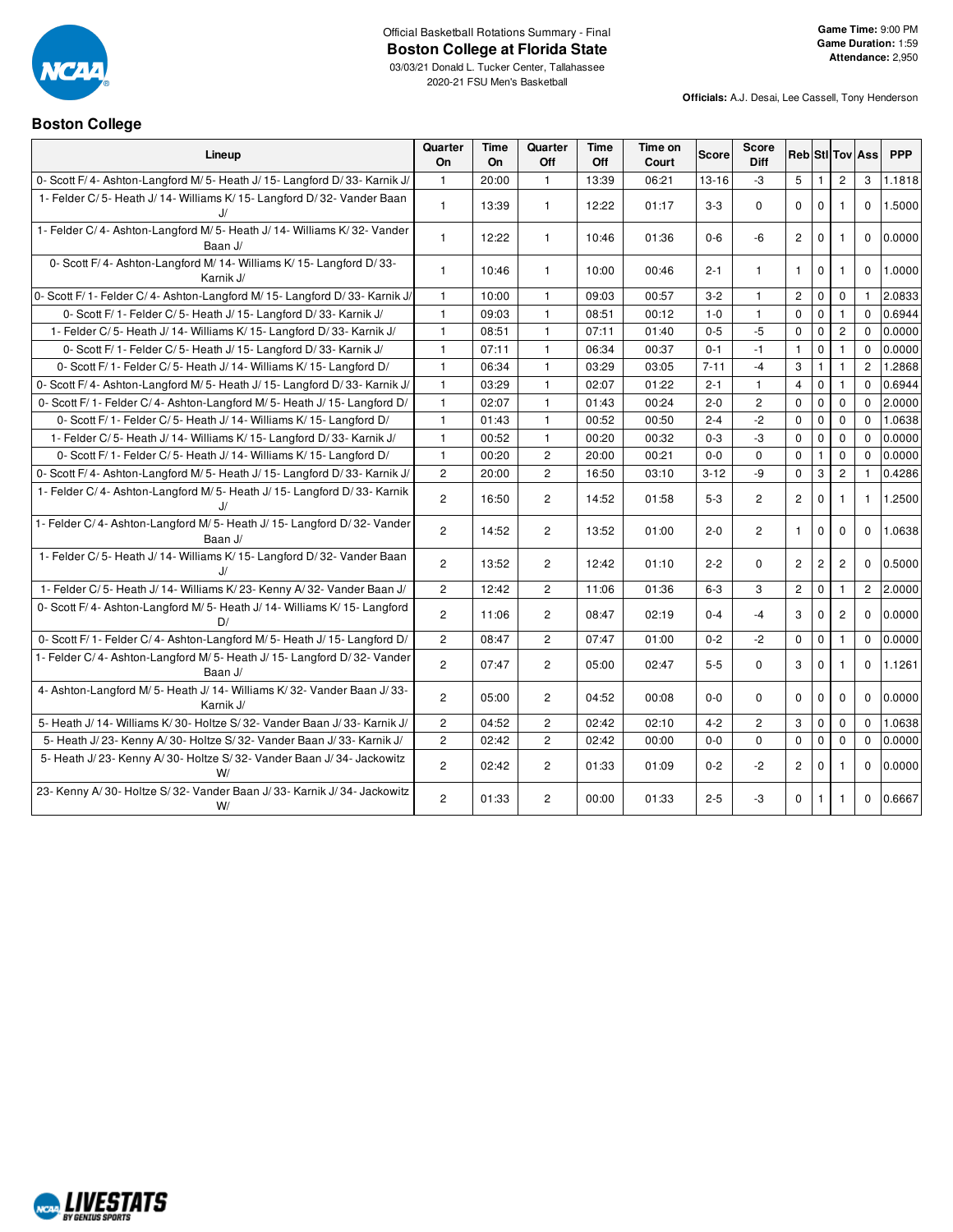

| <b>Florida State</b>                                                     |                |       |                |       |                                                                             |           |                |                |                |                       |                |            |
|--------------------------------------------------------------------------|----------------|-------|----------------|-------|-----------------------------------------------------------------------------|-----------|----------------|----------------|----------------|-----------------------|----------------|------------|
| Lineup                                                                   | Quarter On     |       |                |       | Time On Quarter Off Time Off Time on Court Score Score Diff Reb StI Tov Ass |           |                |                |                |                       |                | <b>PPP</b> |
| 0- Evans R/ 12- Lindner J/ 20- Light T/ 30- Prieto H/ 33- Miles W/       | $\mathbf{1}$   | 20:00 | $\mathbf{1}$   | 17:34 | 02:26                                                                       | $4 - 2$   | $\overline{2}$ | $\overline{2}$ | $\mathbf 0$    | $\Omega$              | $\Omega$       | 1.3333     |
| 1- Gray R/2- Polite A/4- Barnes S/5- Koprivica B/23- Walker M/           | $\mathbf{1}$   | 17:34 | 1              | 13:39 | 03:55                                                                       | $12 - 11$ | $\mathbf{1}$   | 3              | $\mathbf 0$    | $\mathbf{2}$          | $\overline{4}$ | 1.7143     |
| 0- Evans R/ 1- Gray R/ 2- Polite A/ 23- Walker M/ 34- Ngom T/            | $\mathbf{1}$   | 13:39 | 1              | 12:22 | 01:17                                                                       | $3-3$     | $\mathbf 0$    | $\mathbf 0$    | $\mathbf 0$    | $\mathbf{0}$          | $\mathbf{1}$   | 1.5957     |
| 0- Evans R/ 1- Gray R/ 11- Jack N/ 24- Calhoun S/ 34- Ngom T/            | $\mathbf{1}$   | 12:22 | 1              | 11:31 | 00:51                                                                       | $5-0$     | 5              | $\mathbf{1}$   | $\mathbf 0$    | $\mathbf{0}$          | 1.             | 2.5000     |
| 4- Barnes S/ 11- Jack N/ 24- Calhoun S/ 31- Wilkes W/ 34- Ngom T/        | $\mathbf{1}$   | 11:31 | $\mathbf{1}$   | 11:31 | 00:00                                                                       | $1 - 0$   | $\mathbf{1}$   | $\mathbf 0$    | $\mathbf 0$    | $\mathbf 0$           | 0              | 2.2727     |
| 4- Barnes S/ 5- Koprivica B/ 11- Jack N/ 24- Calhoun S/ 31- Wilkes<br>W/ | $\mathbf{1}$   | 11:31 | $\mathbf{1}$   | 10:46 | 00:45                                                                       | $0 - 0$   | $\mathbf 0$    | $\mathbf{1}$   | $\mathbf{0}$   | $\mathbf{1}$          | 0              | 0.0000     |
| 0- Evans R/5- Koprivica B/11- Jack N/24- Calhoun S/31- Wilkes W/         | $\mathbf{1}$   | 10:46 | 1              | 09:03 | 01:43                                                                       | $3 - 5$   | $-2$           | $\mathbf 0$    | $\mathbf 0$    | $\mathbf 0$           | 1.             | 1.0417     |
| 1- Gray R/2- Polite A/4- Barnes S/23- Walker M/34- Ngom T/               | $\mathbf{1}$   | 09:03 | 1              | 06:34 | 02:29                                                                       | $6 - 1$   | 5              | $\mathbf 0$    | $\mathbf{1}$   | $\overline{2}$        | $\Omega$       | 1.0204     |
| 1- Gray R/2- Polite A/4- Barnes S/5- Koprivica B/23- Walker M/           | $\mathbf{1}$   | 06:34 | 1              | 06:07 | 00:27                                                                       | $5 - 1$   | 4              | $\mathbf 0$    | $\mathbf{1}$   | $\mathbf{0}$          | $\Omega$       | 2.0492     |
| 2- Polite A/4- Barnes S/5- Koprivica B/23- Walker M/31- Wilkes W/        | $\mathbf{1}$   | 06:07 | 1              | 03:29 | 02:38                                                                       | $6 - 6$   | $\mathbf 0$    | 3              | $\mathbf 0$    | $\mathbf{1}$          | $\mathbf{1}$   | 1.5000     |
| 0- Evans R/5- Koprivica B/11- Jack N/24- Calhoun S/31- Wilkes W/         | $\mathbf{1}$   | 03:29 | $\mathbf{1}$   | 01:43 | 01:46                                                                       | $1 - 4$   | $-3$           | $\overline{c}$ | $\mathbf{1}$   | $\Omega$              | $\Omega$       | 0.3472     |
| 0- Evans R/ 1- Gray R/ 2- Polite A/ 23- Walker M/ 34- Ngom T/            | $\mathbf{1}$   | 01:43 | 1              | 01:43 | 00:00                                                                       | $2 - 0$   | $\overline{2}$ | $\Omega$       | 0              | $\mathbf 0$           | $\Omega$       | 2.2727     |
| 1- Gray R/2- Polite A/4- Barnes S/23- Walker M/34- Ngom T/               | $\mathbf{1}$   | 01:43 | $\overline{2}$ | 20:00 | 01:43                                                                       | $5 - 2$   | 3              | 3              | $\mathbf 0$    | $\mathbf{1}$          | $\overline{2}$ | 1.6667     |
| 0- Evans R/ 1- Gray R/ 2- Polite A/ 5- Koprivica B/ 23- Walker M/        | $\mathbf{2}$   | 20:00 | 2              | 17:13 | 02:47                                                                       | $10-3$    | $\overline{7}$ | 3              | $\mathbf 0$    | $\mathbf{2}^{\prime}$ | $\overline{2}$ | 1.6667     |
| 1- Gray R/4- Barnes S/5- Koprivica B/11- Jack N/24- Calhoun S/           | $\overline{c}$ | 17:13 | $\overline{2}$ | 16:50 | 00:23                                                                       | $2 - 0$   | $\overline{2}$ | $\mathbf{1}$   | $\mathbf{1}$   | $\mathbf{1}$          | $\mathbf{1}$   | 1.0000     |
| 4- Barnes S/ 5- Koprivica B/ 11- Jack N/ 24- Calhoun S/ 31- Wilkes<br>W/ | $\overline{c}$ | 16:50 | $\overline{c}$ | 14:24 | 02:26                                                                       | $3 - 7$   | $-4$           | $\mathbf{1}$   | $\mathbf{0}$   |                       | 1.             | 0.7500     |
| 4- Barnes S/ 11- Jack N/ 15- Ballard Q/ 24- Calhoun S/ 31- Wilkes W/     | $\overline{c}$ | 14:24 | $\overline{2}$ | 13:28 | 00:56                                                                       | $0 - 2$   | $-2$           | $\mathbf{1}$   | $\mathbf 0$    | $\overline{2}$        | $\Omega$       | 0.0000     |
| 0- Evans R/ 1- Gray R/ 2- Polite A/ 15- Ballard Q/ 23- Walker M/         | $\overline{c}$ | 13:28 | $\overline{c}$ | 11:06 | 02:22                                                                       | $5-6$     | $-1$           | $\mathbf{1}$   | $\overline{2}$ | $\mathbf{1}$          | $\mathbf{1}$   | 0.9191     |
| 0- Evans R/ 1- Gray R/ 2- Polite A/ 23- Walker M/ 34- Ngom T/            | $\overline{c}$ | 11:06 | $\overline{c}$ | 10:41 | 00:25                                                                       | $0 - 0$   | $\mathbf 0$    | $\mathbf 0$    | $\pmb{0}$      | $\mathbf 0$           | $\Omega$       | 0.0000     |
| 1- Gray R/2- Polite A/4- Barnes S/23- Walker M/34- Ngom T/               | $\overline{c}$ | 10:41 | $\overline{2}$ | 09:45 | 00:56                                                                       | $2 - 0$   | $\overline{2}$ | $\mathbf{1}$   | $\mathbf 0$    | 1.                    | $\mathbf{0}$   | 1.0000     |
| 1- Gray R/2- Polite A/4- Barnes S/5- Koprivica B/23- Walker M/           | $\overline{c}$ | 09:45 | $\overline{2}$ | 08:47 | 00:58                                                                       | $2 - 0$   | $\overline{c}$ | $\mathbf 0$    | $\pmb{0}$      | $\mathbf 0$           | 1              | 2.0000     |
| 2- Polite A/4- Barnes S/5- Koprivica B/23- Walker M/31- Wilkes W/        | $\overline{c}$ | 08:47 | $\overline{2}$ | 05:00 | 03:47                                                                       | $7 - 5$   | $\overline{c}$ | 5              | $\mathbf{2}$   | 1                     | 1.             | 1.1667     |
| 2- Polite A/4- Barnes S/5- Koprivica B/24- Calhoun S/31- Wilkes W/       | $\overline{c}$ | 05:00 | $\overline{2}$ | 04:52 | 00:08                                                                       | $0 - 0$   | $\Omega$       | $\mathbf{1}$   | $\mathbf 0$    | $\mathbf 0$           | 0              | 0.0000     |
| 0- Evans R/2- Polite A/5- Koprivica B/24- Calhoun S/31- Wilkes W/        | $\overline{c}$ | 04:52 | $\overline{c}$ | 04:04 | 00:48                                                                       | $0 - 1$   | $-1$           | $\mathbf{1}$   | $\mathbf 0$    | 0                     | 0              | 0.0000     |
| 0- Evans R/2- Polite A/15- Ballard Q/24- Calhoun S/31- Wilkes W/         | $\overline{c}$ | 04:04 | $\overline{c}$ | 03:18 | 00:46                                                                       | $0 - 1$   | $-1$           | $\mathbf{1}$   | $\mathbf 0$    | 0                     | 0              | 0.0000     |
| 0- Evans R/ 11- Jack N/ 15- Ballard Q/ 24- Calhoun S/ 31- Wilkes W/      | $\overline{c}$ | 03:18 | $\overline{c}$ | 02:42 | 00:36                                                                       | $2 - 2$   | 0              | $\mathbf{1}$   | $\pmb{0}$      | $\mathbf 0$           | 0              | 2.0000     |
| 11- Jack N/ 12- Lindner J/ 20- Light T/ 30- Prieto H/ 33- Miles W/       | $\overline{c}$ | 02:42 | $\overline{2}$ | 00:00 | 02:42                                                                       | $7 - 2$   | 5              | 3              | $\mathbf{1}$   | $\mathbf{1}$          | $\overline{2}$ | 1.4000     |

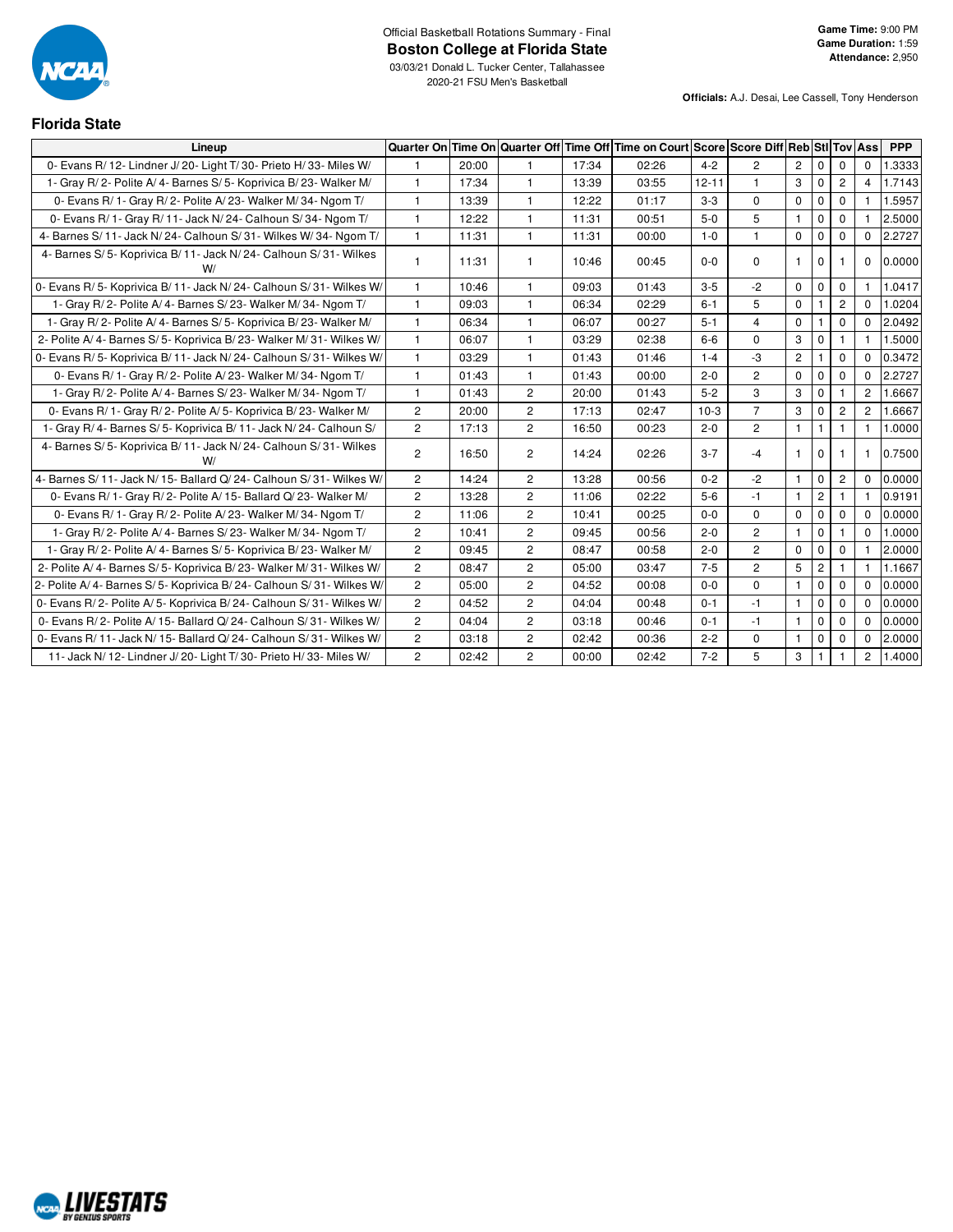

**Officials:** A.J. Desai, Lee Cassell, Tony Henderson

## **Boston College**

| Lineup                                                                         | Time  | Score    | <b>Score Diff</b> | Pts/Min    | Reb Stl Tov    |             |                | Ass            | <b>PPP</b> |
|--------------------------------------------------------------------------------|-------|----------|-------------------|------------|----------------|-------------|----------------|----------------|------------|
| 0- Scott F/4- Ashton-Langford M/5- Heath J/15- Langford D/33- Karnik J/        | 10:53 | 18-29    | $-11$             | 1.6539     | 9              | 4           | 5              | 4              | 0.8621     |
| 0- Scott F/ 1- Felder C/ 5- Heath J/ 14- Williams K/ 15- Langford D/           | 04:16 | $9 - 15$ | $-6$              | 2.1094     | 3              | 2           |                | 2              | 1.0274     |
| 1- Felder C/4- Ashton-Langford M/5- Heath J/15- Langford D/32- Vander Baan J/  | 03:47 | $7-5$    | $\overline{c}$    | 1.8502     | 4              | $\Omega$    |                | $\Omega$       | 1.1076     |
| 1- Felder C/5- Heath J/14- Williams K/15- Langford D/32- Vander Baan J/        | 02:27 | $5-5$    | $\Omega$          | 2.0408     | $\overline{2}$ | 2           | 3              | $\Omega$       | 0.8333     |
| 0- Scott F/4- Ashton-Langford M/5- Heath J/14- Williams K/15- Langford D/      | 02:19 | $0 - 4$  | $-4$              | 0.0000     | 3              | $\Omega$    | $\overline{2}$ | $\Omega$       | 0.0000     |
| 1- Felder C/5- Heath J/14- Williams K/15- Langford D/33- Karnik J/             | 02:12 | $0 - 8$  | -8                | 0.0000     | $\Omega$       | $\Omega$    | 2              | $\Omega$       | 0.0000     |
| 5- Heath J/ 14- Williams K/ 30- Holtze S/ 32- Vander Baan J/ 33- Karnik J/     | 02:10 | $4 - 2$  | $\overline{2}$    | 1.8462     | 3              | $\Omega$    | <sup>0</sup>   | $\Omega$       | 1.0638     |
| 1- Felder C/4- Ashton-Langford M/5- Heath J/15- Langford D/33- Karnik J/       | 01:58 | $5 - 3$  | 2                 | 2.5424     | $\overline{2}$ | $\Omega$    |                |                | 1.2500     |
| 1- Felder C/4- Ashton-Langford M/5- Heath J/14- Williams K/32- Vander Baan J/  | 01:36 | $0-6$    | -6                | 0.0000     | $\overline{2}$ | $\Omega$    |                | $\Omega$       | 0.0000     |
| 1- Felder C/5- Heath J/14- Williams K/23- Kenny A/32- Vander Baan J/           | 01:36 | $6 - 3$  | 3                 | 3.7500     | $\overline{c}$ | $\Omega$    |                | $\overline{2}$ | 2.0000     |
| 23- Kenny A/30- Holtze S/32- Vander Baan J/33- Karnik J/34- Jackowitz W/       | 01:33 | $2 - 5$  | $-3$              | 1.2903     | $\Omega$       |             |                | $\Omega$       | 0.6667     |
| 0- Scott F/ 1- Felder C/ 4- Ashton-Langford M/ 5- Heath J/ 15- Langford D/     | 01:24 | $2 - 2$  | 0                 | 1.4286     | $\Omega$       | $\Omega$    |                | $\Omega$       | 0.6667     |
| 5- Heath J/23- Kenny A/30- Holtze S/32- Vander Baan J/34- Jackowitz W/         | 01:09 | $0 - 2$  | $-2$              | 0.0000     | $\overline{2}$ | $\Omega$    |                | $\Omega$       | 0.0000     |
| 0- Scott F/ 1- Felder C/ 4- Ashton-Langford M/ 15- Langford D/ 33- Karnik J/   | 00:57 | $3 - 2$  |                   | 3.1579     | $\overline{c}$ | $\Omega$    | $\Omega$       |                | 2.0833     |
| 0- Scott F/ 1- Felder C/ 5- Heath J/ 15- Langford D/ 33- Karnik J/             | 00:49 | $1 - 1$  | 0                 | 1.2245     |                | $\mathbf 0$ | 2              | $\Omega$       | 0.3472     |
| 0- Scott F/4- Ashton-Langford M/14- Williams K/15- Langford D/33- Karnik J/    | 00:46 | $2 - 1$  |                   | 2.6087     |                | $\Omega$    |                | $\Omega$       | 1.0000     |
| 4- Ashton-Langford M/5- Heath J/14- Williams K/32- Vander Baan J/33- Karnik J/ | 00:08 | $0 - 0$  | 0                 | 0.0000     | $\Omega$       | $\mathbf 0$ | $\Omega$       | $\Omega$       | 0.0000     |
| 5- Heath J/ 23- Kenny A/ 30- Holtze S/ 32- Vander Baan J/ 33- Karnik J/        | 00:00 | $0 - 0$  | $\Omega$          | <b>NaN</b> | $\Omega$       | $\Omega$    | <sup>0</sup>   | $\Omega$       | 0.0000     |